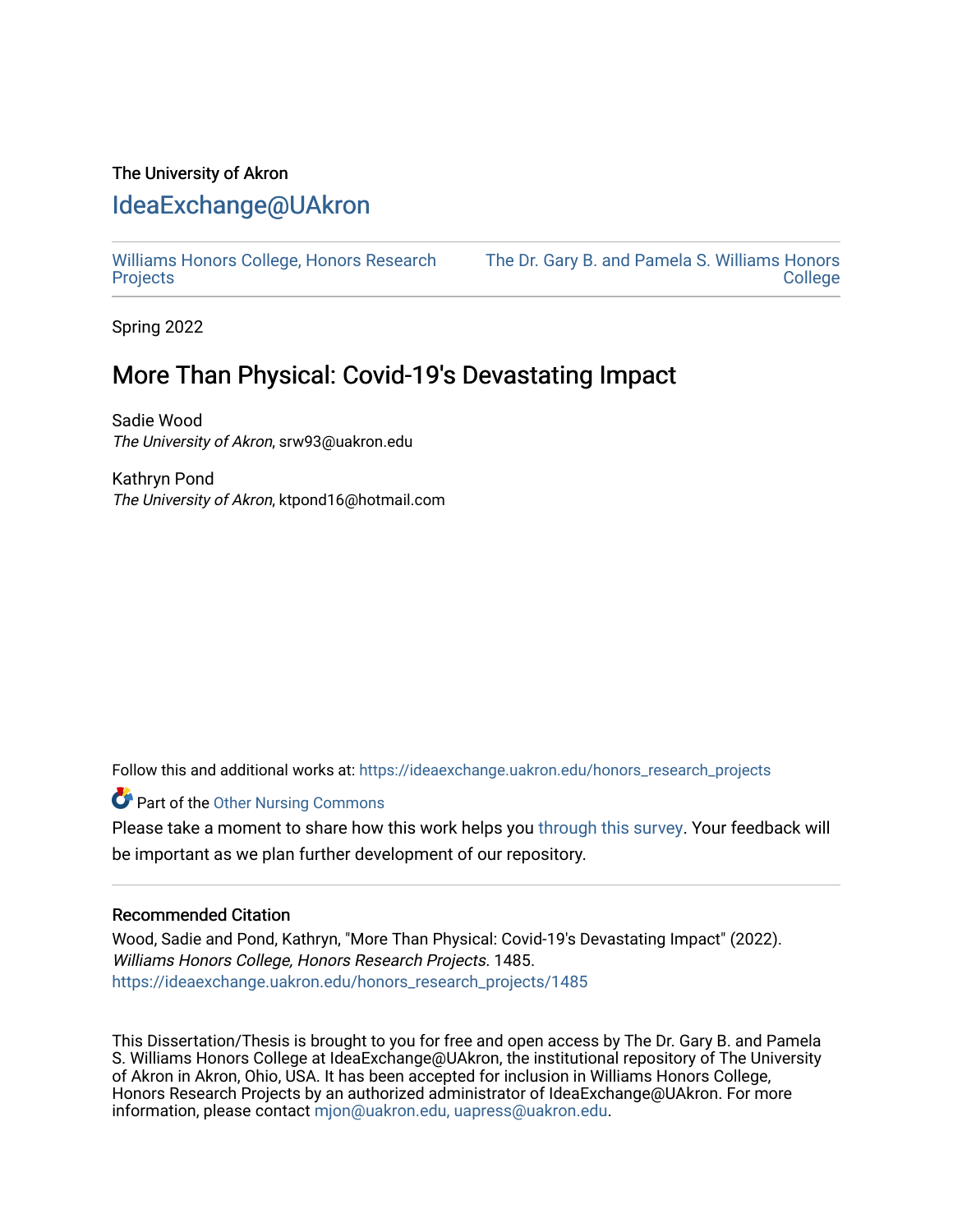## **More Than Physical: Covid-19's Devastating Impact**

Sadie R. Wood and Kathryn M. Pond

School of Nursing, The University of Akron

8200:480: Senior Honors Project

Project Sponsor: Lori Kidd, PhD, RN, CNS

April 22, 2022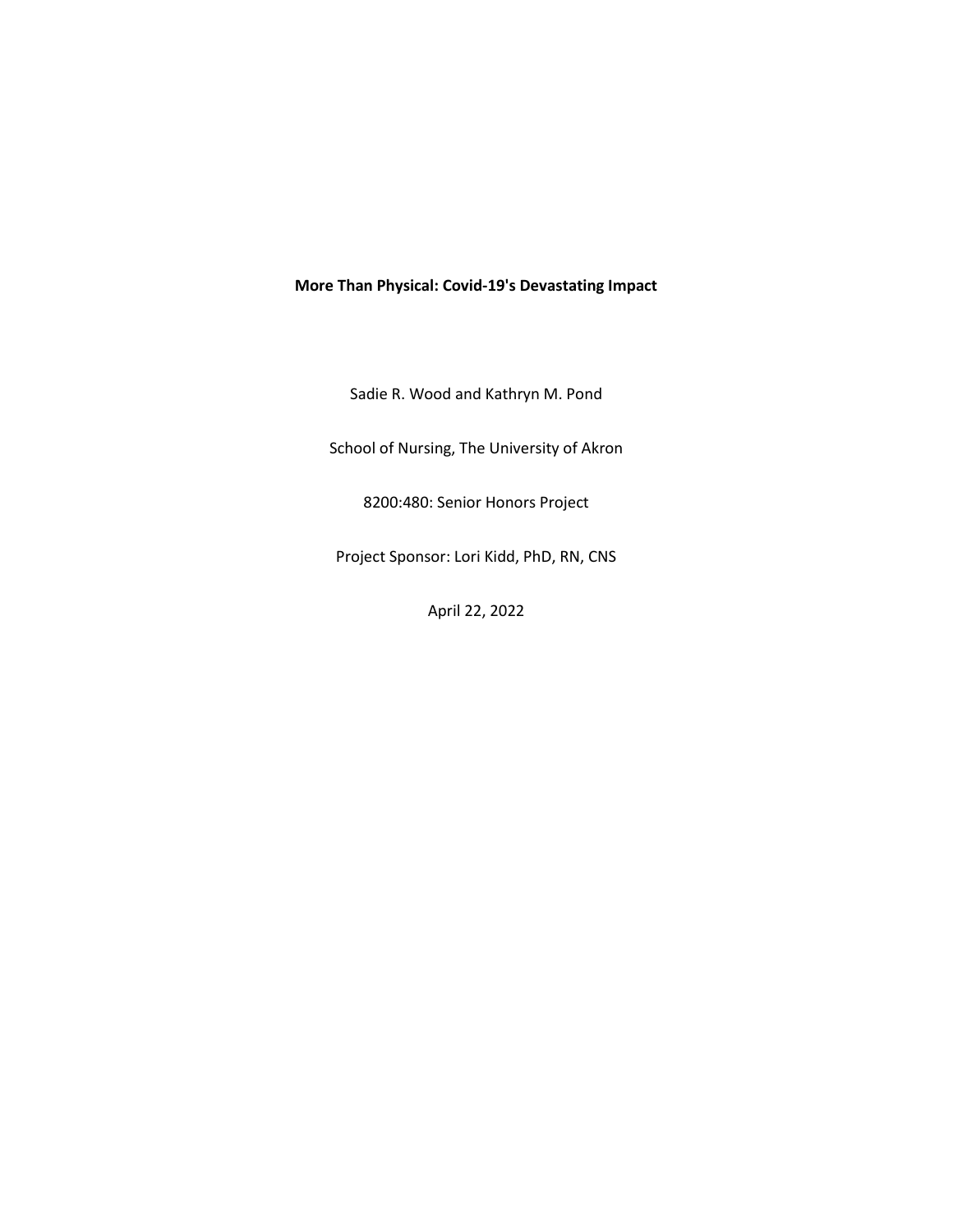## **More Than Physical: Covid-19's Devastating Impact**

#### **Abstract**

Covid-19 has impacted our world in many ways. In this autoethnographic research paper, two college nursing students share their own unique perspective related to the topic. Through their journaling over the pandemic, they derive three main themes in their writing. These themes included vaccine hesitancy, burnout in healthcare professionals, and online schooling because of isolation protocols. Each theme is explored through research which includes personal experience, scholarly journals, website articles, blog posts, social media posts, and personal interviews. Vaccine hesitancy is explored, and research concludes that misinformation is widely to blame. Burnout in healthcare workers is shown to increase during the pandemic for a variety of reasons, including unsafe patient to nurse ratios, concern for contacting the virus, and poor working conditions related to inadequate PPE (personal protective equipment), all of which are shown to take a toll on the nurse's mental health. Despite some benefits, online schooling has had an overall negative impact on the education of college students. This paper details the devastating effect Covid-19 had on the nursing profession, the education of college students, and the impact it had on these populations' mental health.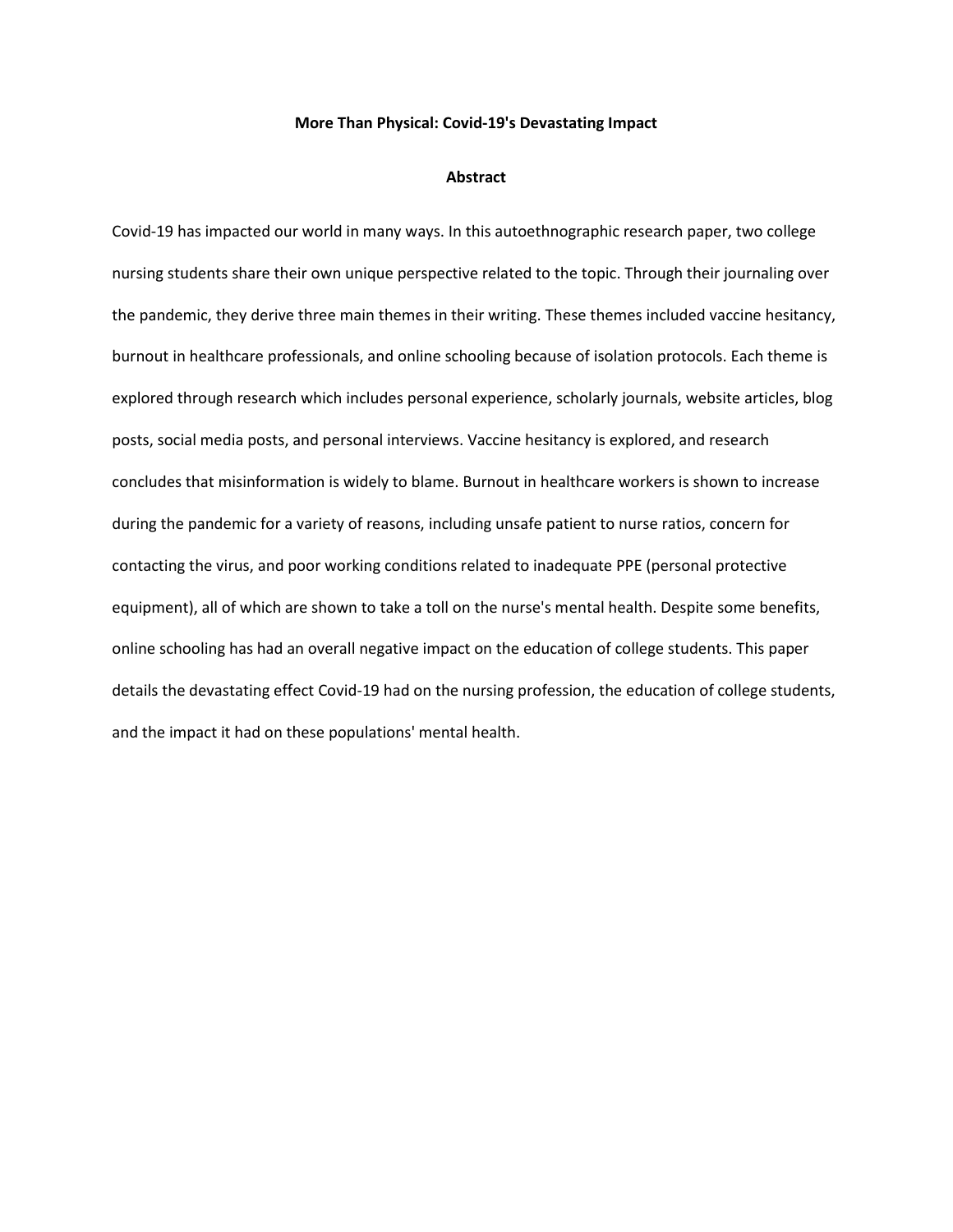It is March 2020, and the world shuts down. Nursing students question their career path as they see hospitals in shambles, their breakdowns depicted on the news and talked about in their community. Lockdown causes a halt in their normal schooling, clinical hours, and social lives. As the pandemic continues, they work in the hospitals and care for Covid-19 patients. They see patients who are released the next day, as well as patients connected to ventilators who have no hope of surviving. These experiences give them a unique stance on virus vaccines once they become available.

The following paper explores the experiences of nursing students within the United States during the Covid-19 pandemic through scholarly articles in the form of autoethnographic research. Autoethnography explores personal experiences to derive a research question that will then be answered through scholarly works (Besio, 2020). This approach to research aims to help understand cultural experiences. To create an autoethnography, one must reflect on their past experiences and convey them on paper in a way that is able to be understood by readers who may not be familiar with said experiences (Besio, 2020). Critical thinking must be employed to derive a specific research question from said experiences. Research is then conducted to answer the research question posed.

The purpose of our autoethnography was to expose the impact of Covid-19 in ways other than physical health from the perspective of young adults involved in the healthcare field. We found that there is a gap in public knowledge, i.e., perspectives such as the three key issues we identified are largely missing from the public dialogue. We believe that sharing our experiences and exploring research will help to fill these gaps and provide a new and unique perspective.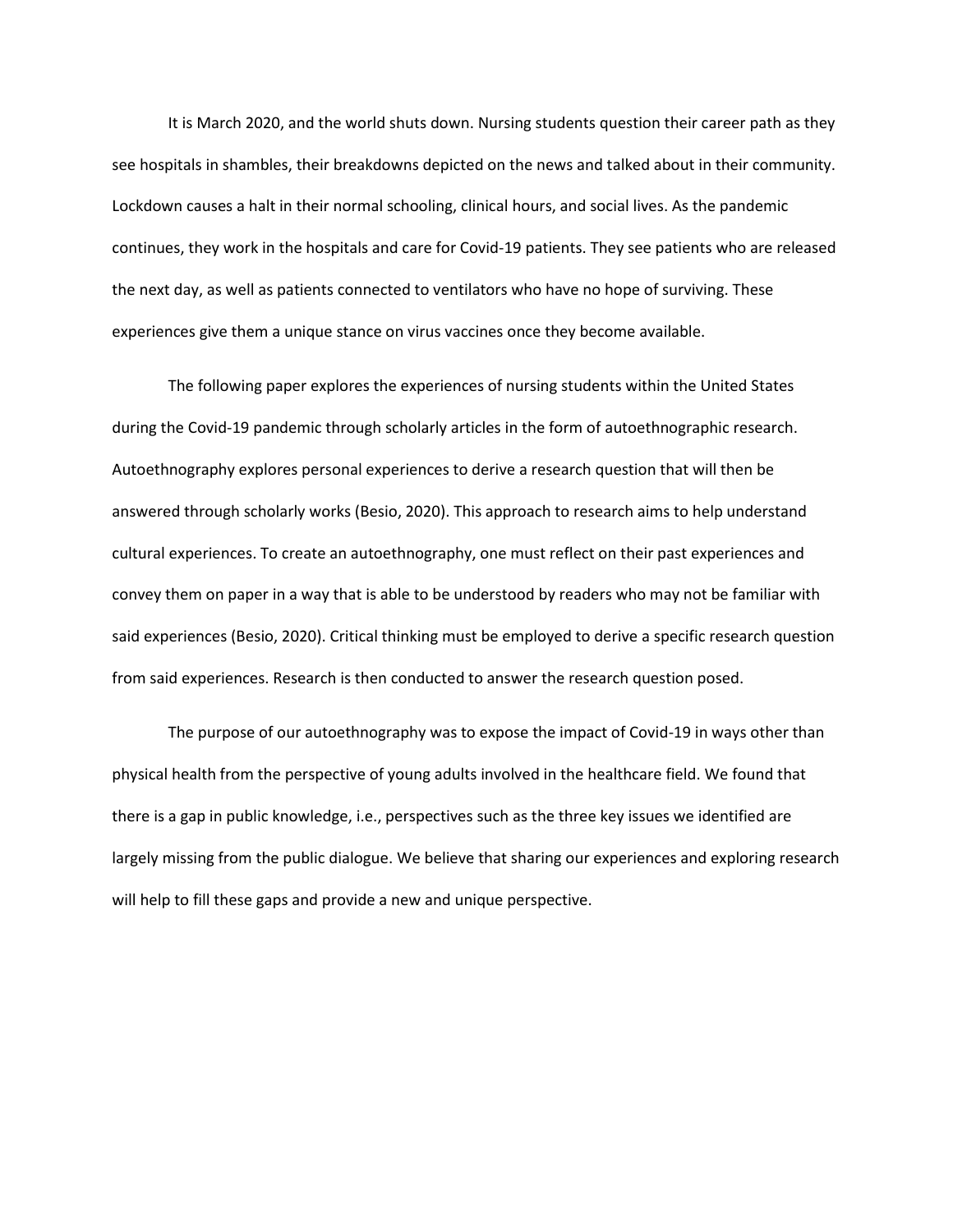#### **Vaccine Hesitancy**

#### **Author 1 Narrative**

As soon as Covid-19 crossed into U.S. soil and became a pandemic, I was waiting for the vaccine. As a society, we use and trust vaccines against the flu, MMR, hepatitis, polio, and chickenpox. There are always a handful of people who will disagree with anything, and the topic of vaccines is no exception, but overall vaccines are respected and required in our society. We don't have to worry about getting polio anymore in the year 2021, and this is something that I am so grateful for, both as a future nurse but also as a member of society.

 I was so happy that as a healthcare worker I was able to be one of the first to get the vaccine. I will never forget that day. The energy I felt around me was inexplicable. It was the hope that we would start to see the light at the end of the tunnel. It was the first step in the right direction of getting back to normal, both in our personal lives and working lives. As much as we are willing to care for Covid-19 patients, we are stretching ourselves so thin. It is hurting our hearts to see all types of people die from this virus. These patients are hooked to machines, machines that if they are ever unhooked, they immediately die. They are in their rooms alone with minimal human contact of any kind. This vaccine was the best thing to happen in the last 18 months in my eyes. I was beyond happy to get that vaccine because it meant being one step closer to a world without Covid-19.

 Before I knew it, the vaccine was slowly being rolled out to more people. It appeared to be accepted at first, as older people were getting the vaccine. My grandparents were excited to get it, as they are 90 years old and wanted to be around their children and grandchildren again without feeling scared. Same with my older aunts and uncles. But as time progressed, the attitude seemed to shift. Social media was a vessel for some extreme opinions. I began hearing from family members and coworkers that they did not want to get the vaccine. A family member told me she was scared, as she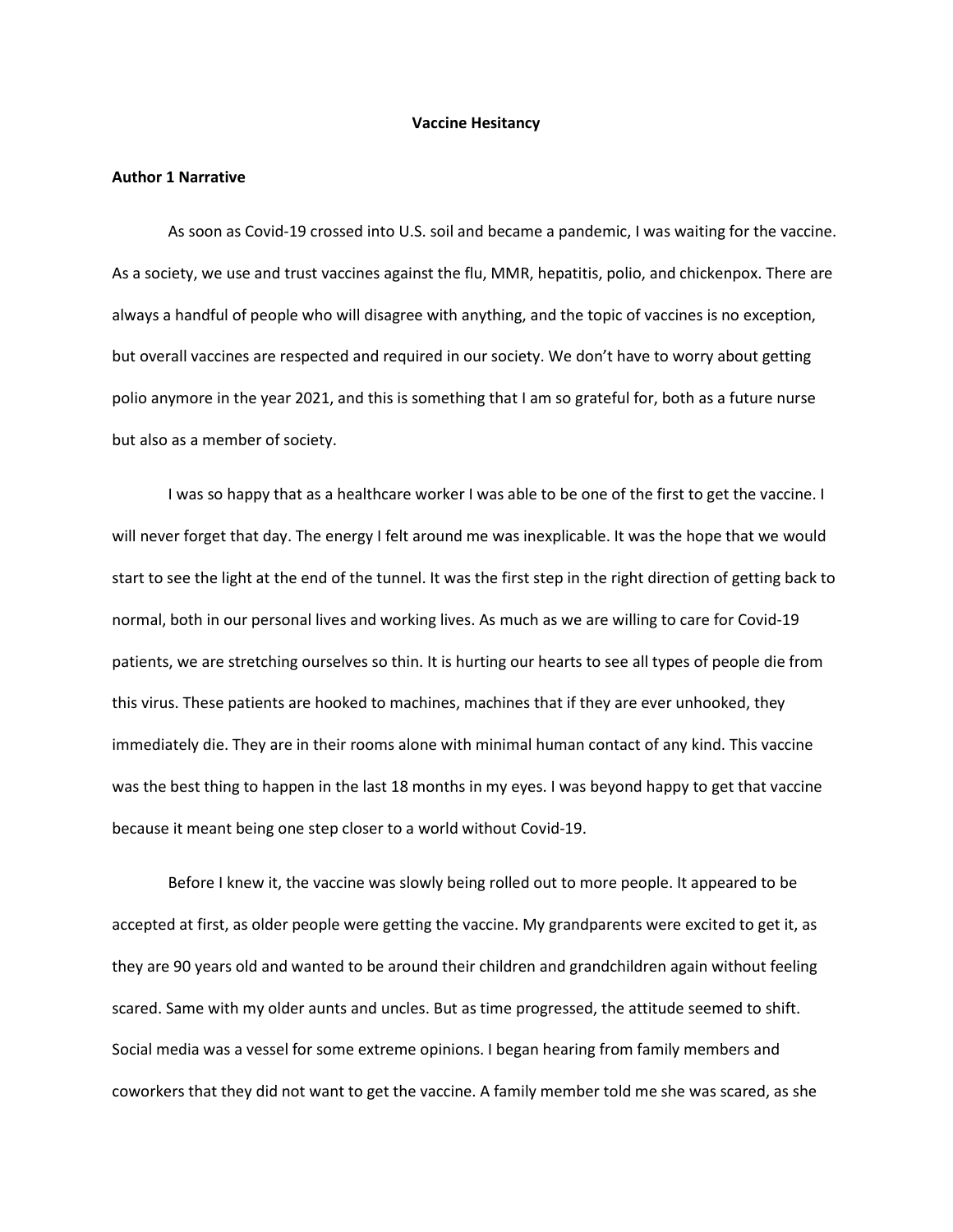started seeing media saying the vaccine was not safe. A few other family members were flat out against ever getting one, as they related getting the vaccine to a certain political party. Those against the vaccine cited things they heard from social media about the vaccine. I heard from several people that they heard the vaccine causes infertility. Others said they will not get it simply because no one knows the long-term effects of the vaccine.

 When I first started to see that the vaccines were not being widely accepted, I got angry. These people did not realize the impact they were making. When healthy individuals that can safely vaccinate do so, they make the world safer for those that are not able to become vaccinated (children and immunocompromised persons being two main groups that cannot safely get certain vaccines) (Al-Amer et al., 2021). When a certain percentage of the population receives a vaccine and/or gets antibodies from a virus, the population can reach herd immunity and therefore the rest of the population is protected from getting the virus (Al-Amer et al., 2021).

Without herd immunity, the world will be living with Covid-19 far longer than needed. More people will lose their lives to Covid. Hospital beds will be taken up for Covid-19 patients and health care personnel will be overwhelmed in our healthcare system for far longer than they need to be. Everyone has a right to their own actions; however, by making the decision to remain unvaccinated, these people are putting so many others in danger. I just hope that the unvaccinated individuals realize the true impact of their choices and how they are impacting so many others.

## **Author 2 Narrative**

As the pandemic began, I dreamed of a solution. I had a feeling this virus would not go away, but we could gain immunity- as we have with many other viruses. I compared it to polio or smallpox, not really knowing any better how pandemics and those affected run their course. I had been anticipating the vaccine for a long time and was proud to get it as a nurse technician through my place of work. I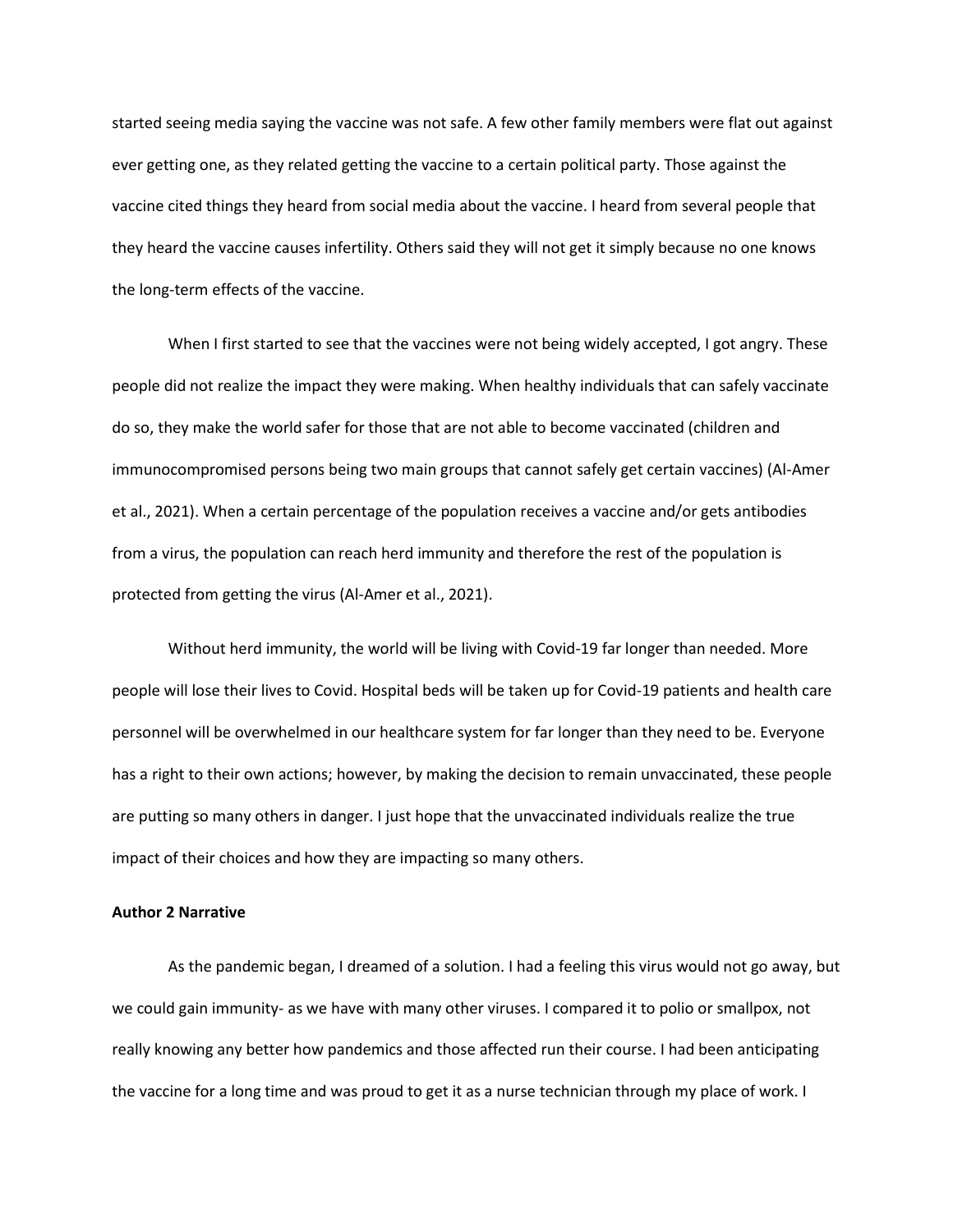truly felt no fear, as I have been vaccinated countless times before as a child. It just felt like any other vaccine that I was due for. With that being said, I got the vaccine, had my minor and tolerable reaction, and moved on. I have full faith in those that created the vaccine.

However, many do not have faith in those that created this vaccine. After getting vaccinated and feeling like a true leader with my friends, family, and coworkers, I began to have this weary feeling. As I shared my story with others about my vaccine reaction and how I was able to get it so early as a healthcare worker, people gave me their reasons for not wanting the vaccine. Comments such as "I could never get that vaccine, aren't you nervous of the long-term effects?" "How did you research the vaccine before? Where did you find your research?" left me dumbfounded. I trusted that those creating this vaccine and therefore giving it to the public did the necessary research. I am not qualified to do such things; I trust that the people who have careers in public health or immunity research have done so. I even had a coworker, a registered nurse, say to me "the Moderna vaccine killed all its subjects during its study. I am also scared it will cause fertility issues- aren't you worried about that as a young woman?" I was dumbfounded, once again. I couldn't believe she thought these were appropriate comments in the first place. This vaccine and the controversy surrounding it has created a culture within this country and within the healthcare system that I am struggling to navigate. With that and knowing that I am not alone in this feeling, I wondered what influences play into the strong opinions that people have regarding this vaccine.

## **Vaccine Hesitancy Research Question**

We are two nursing students in the healthcare field that were desperate to receive our Covid-19 vaccines and have emotions such as anger and disbelief that so many others did not feel this same way. To try to better understand those who have not recieved the vaccine, we pose the following research question, focusing on social, cultural, and political aspects as well emphasizing on cohorts within the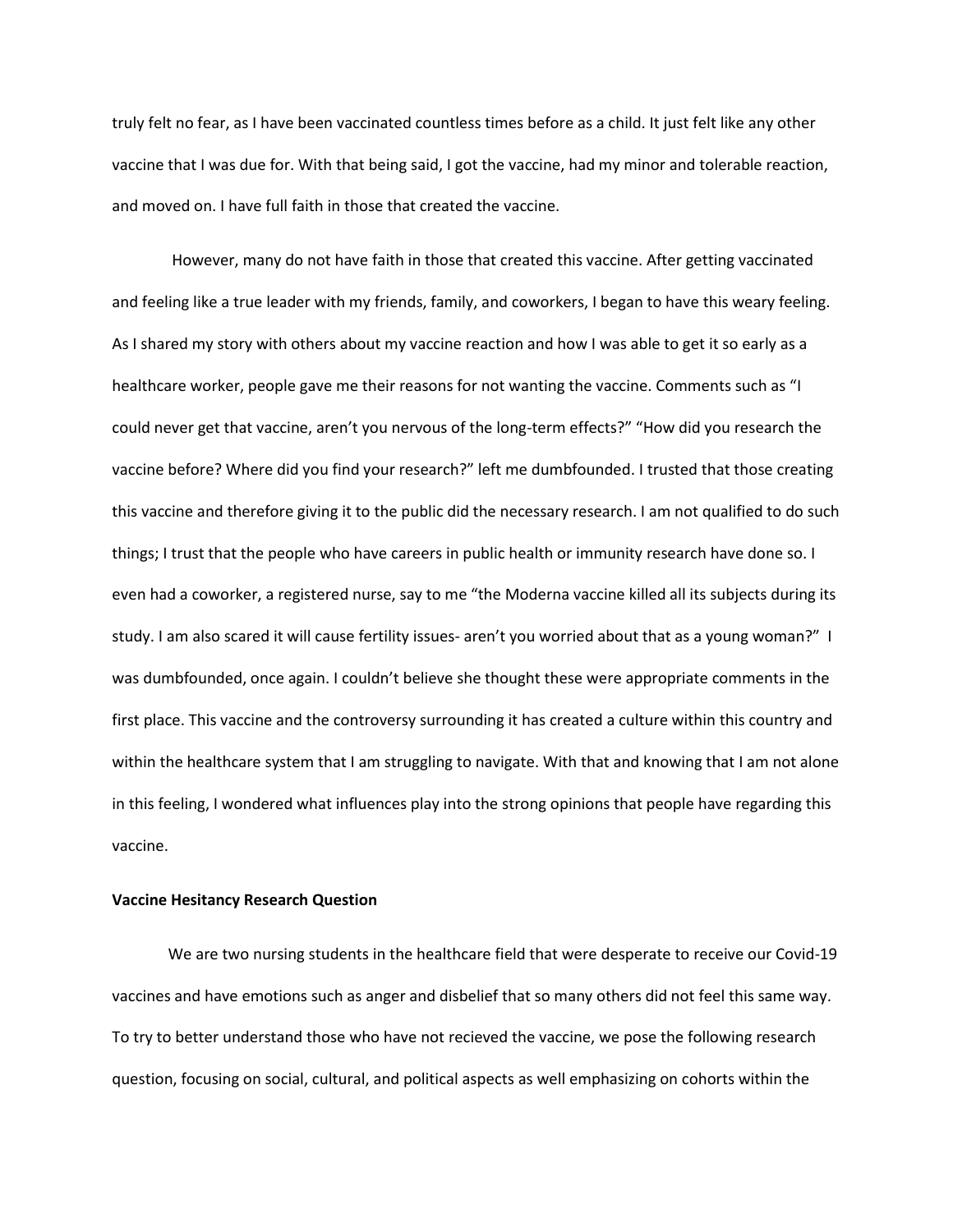United States: In persons choosing to refuse the vaccine, what social, cultural, and political factors impact their decision making that differs from those choosing to accept Covid-19 vaccination?

## **Covid-19 Vaccination Status**

As of December 11th, 2021, 61% of the United States' population was fully vaccinated (U.S. CDC, 2021). Fully vaccinated means having two doses of Pfizer or Moderna vaccine, or one dose of the Johnson and Johnson vaccine. Those in the 65-74 age range are most vaccinated, at 89.4%, while 84.1% of those 75 and older are vaccinated. In age ranges preceding this, the younger the age group, the less are vaccinated based on the CDC's data collection as of December  $11<sup>th</sup>$ , 2021 (U.S. CDC, 2021)

Vaccine hesitancy is defined as the refusal of vaccination despite availability and accessibility and is the leading threat to global health (Dobuv et al., 2021). Vaccine hesitancy can be attributed to numerous factors, including but not limited to fears about vaccine safety and efficacy, the preference for herd immunity (i.e., natural inoculation), distrust in the government, maintaining a sense of personal freedom, sociodemographic characteristics, and broader external or organizational factors (Dubov, et al., 2021).

Hesitation in receiving the vaccine can severely jeopardize herd immunity, which is the indirect protection of those vulnerable within a population by a vaccinated majority (Al-Amer et al., 2021). According to Iyer (2021), herd immunity is vital as it protects a population from a virus even if select individuals are unvaccinated. Individuals that may not be safely vaccinated against certain illnesses include those with severely weakened immune systems, children, or others with certain health conditions that would not safely react to a specific vaccination.

## **Misinformation and the Media**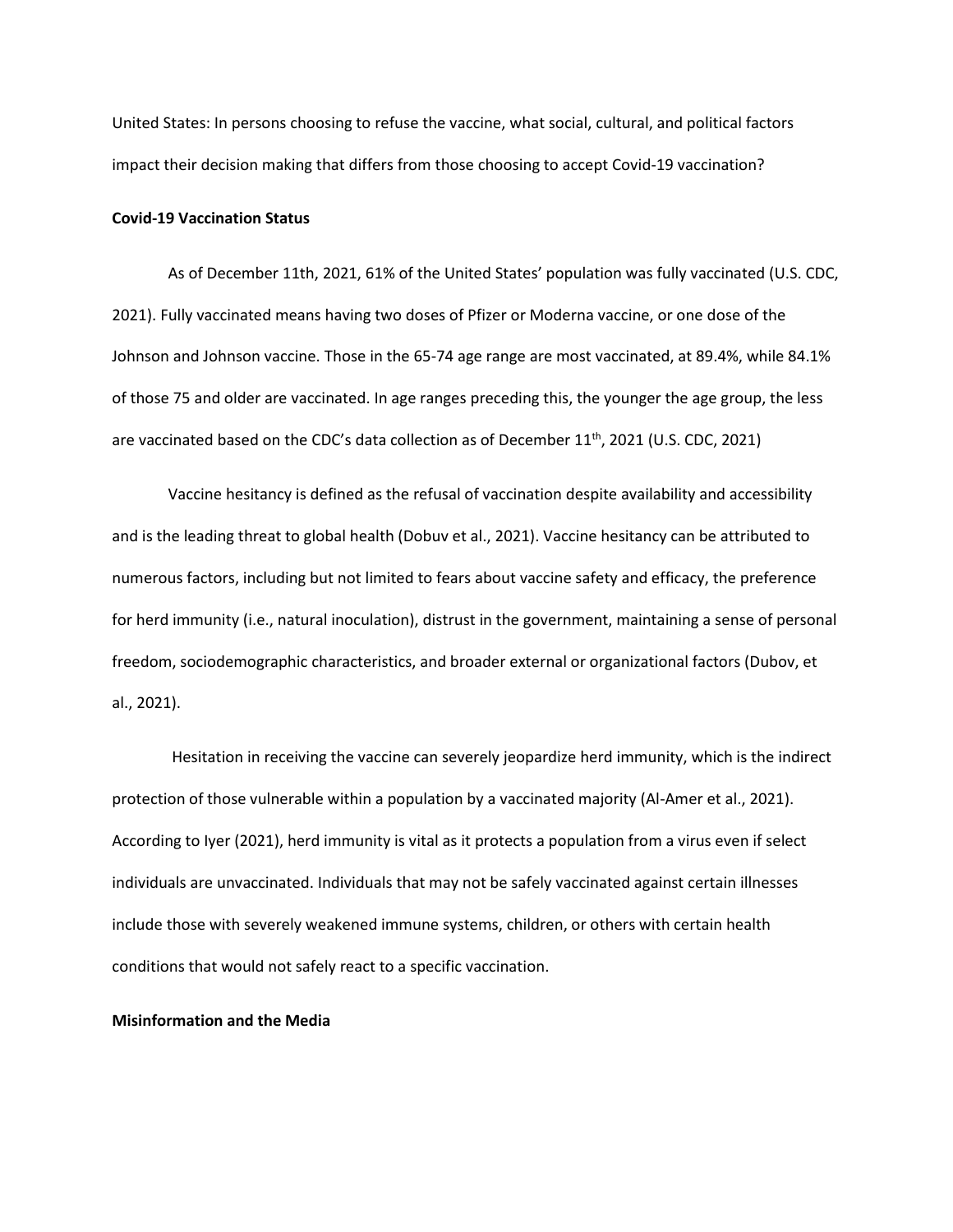Present day media and its various forms have a major impact on our society. Traditional media forms include broadcast news stations and print newspapers in local communities, both of which rely on credible sources, such as the CDC and other established health organizations. Social media, however, can include any source and opinion, whether credible or not. When discussing media, there needs to be a distinction between different types of media. Individuals who are not discriminating and critical of the sources they review for health information may take in large amounts of misinformation.

False information related to the Covid-19 vaccine can and has influenced the population's acceptance of the vaccine. Misinformation arises in such situations, like a pandemic, when there is unsettled science (CDC COVID-19 data tracker, 2021). Human nature seeks definitive answers and strives to fill in these gaps in an attempt to better understand what is uncertain (CDC COVID-19 data tracker, 2021). Social media platforms can create a channel for these discussions. However, due to the free nature of social media, false information circulates and is shared at an exceptionally fast rate.

An example of false information that circulated at the start of the pandemic includes an article that claimed that the virus was a bioweapon that was made from 5G cellular networks (Piltch-Loeb et al., 2021). This article ran rampant online, was disproved, but still was seen and believed by thousands of Americans. Another article that surfaced on social media claimed that the Covid-19 vaccine causes infertility in women. Because fertility can be seen as such a delicate issue, many women feared the vaccine and did not want to get it. Researchers at Johns Hopkins (Kelen & Maragaski, 2021) conclude that fertility is not affected by the Covid-19 vaccine. They reference the false report that went around social media, causing people to believe that the vaccine causes infertility. The false reports allege that the spike protein is one that attaches to the placenta in women which causes fertility problems. This was disproved, as the spike protein in the vaccine is one completely different from one that attaches to a woman's placenta (Kelen & Maragaski, 2021). In fact, 23 women that participated in Pfizer vaccination trials later become pregnant (Kelen & Maragaski, 2021).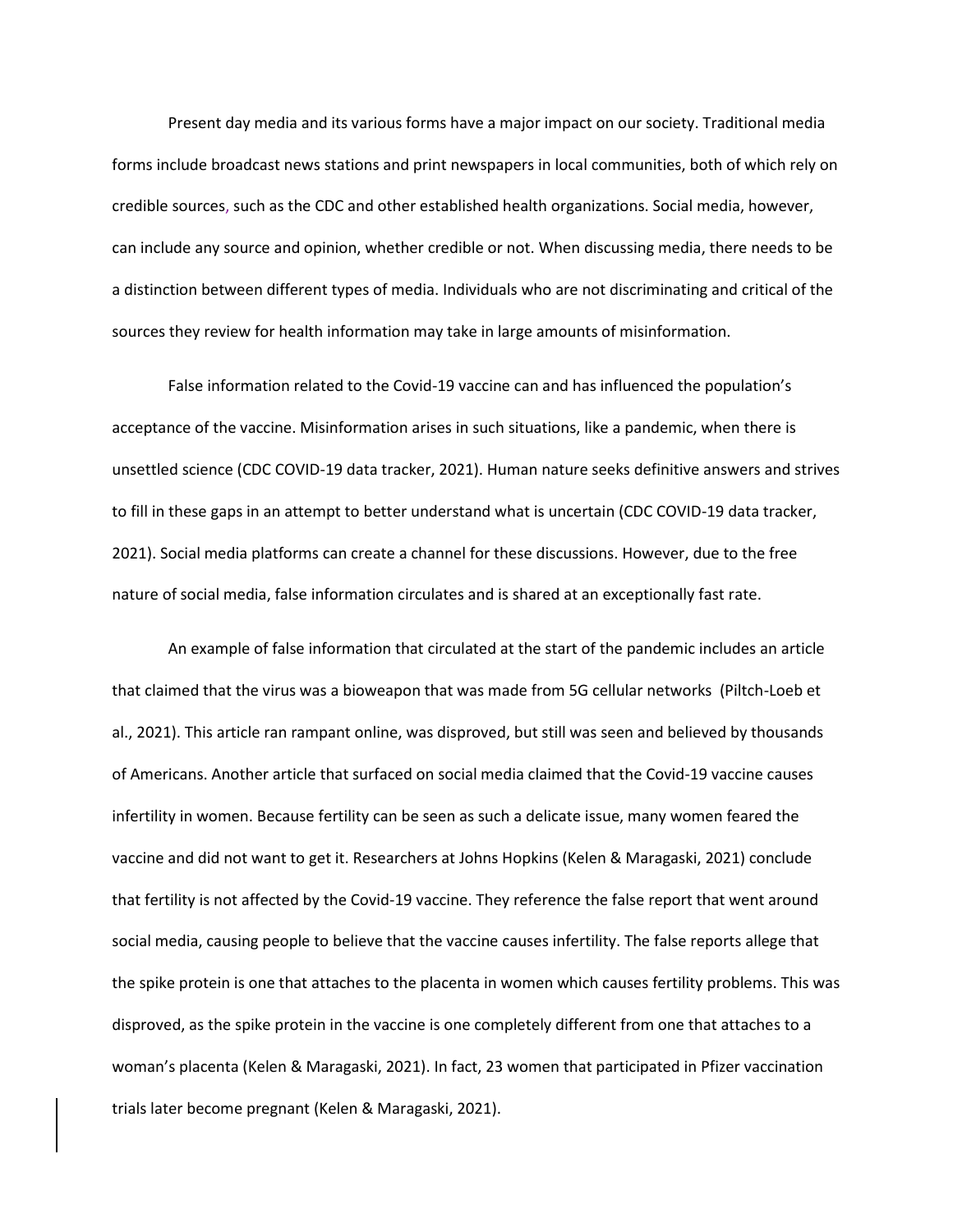It was found that these headlines created by unverified sources were shared at a far larger rate than any credible articles from health authorities (Piltch-Loeb et al., 2021). More people are sharing false information promoting discouragement of the vaccine than accurate information, which is making people more hesitant to get the vaccine and lowering our vaccination status as a country (Piltch-Loeb et al., 2021). In one study, high exposure to misinformation regarding Covid-19 and its vaccine, especially within social media, was associated with lower acceptance of the vaccine (Al-Amer et al., 2021).

In a study conducted with unvaccinated healthcare workers, the "misinformed" cluster believed that the seasonal flu was more contagious and deadly than the Covid-19 virus. Members of this cluster were often found to be influenced by politically leaning news media (Dubov et al., 2021). Examples of this type of media include the opinion segments of traditional news media outlets. Many interpret these news outlets to be trustworthy traditional news sources but fail to recognize that information relayed in opinion-based sections in any broadcast news station is not proven information. Further beliefs of those included in the "misinformed" cluster was that Covid-19 is a manmade virus, Covid-19 is a hoax, and Covid-19 is exaggerated (Dubov et al., 2021). In addition, those that believed Covid-19 was exaggerated by the media thought that vaccine risks were higher than the infection risks of Covid-19 (Dubov et al., 2021).

One study referenced participants admitting that they know information they see online is false related to the vaccine, but they are so overwhelmed that they don't know what to do or what to believe (Lockyer et al., 2021). Many stated that they routinely saw blatantly contradictory information. This caused many people to stop looking online altogether and found that the easy decision was to just simply not receive the vaccine (Lockyer et al., 2021).

Researchers found that those that viewed and trusted traditional media had a higher acceptance of the vaccine and were more likely to become vaccinated as opposed to those who did not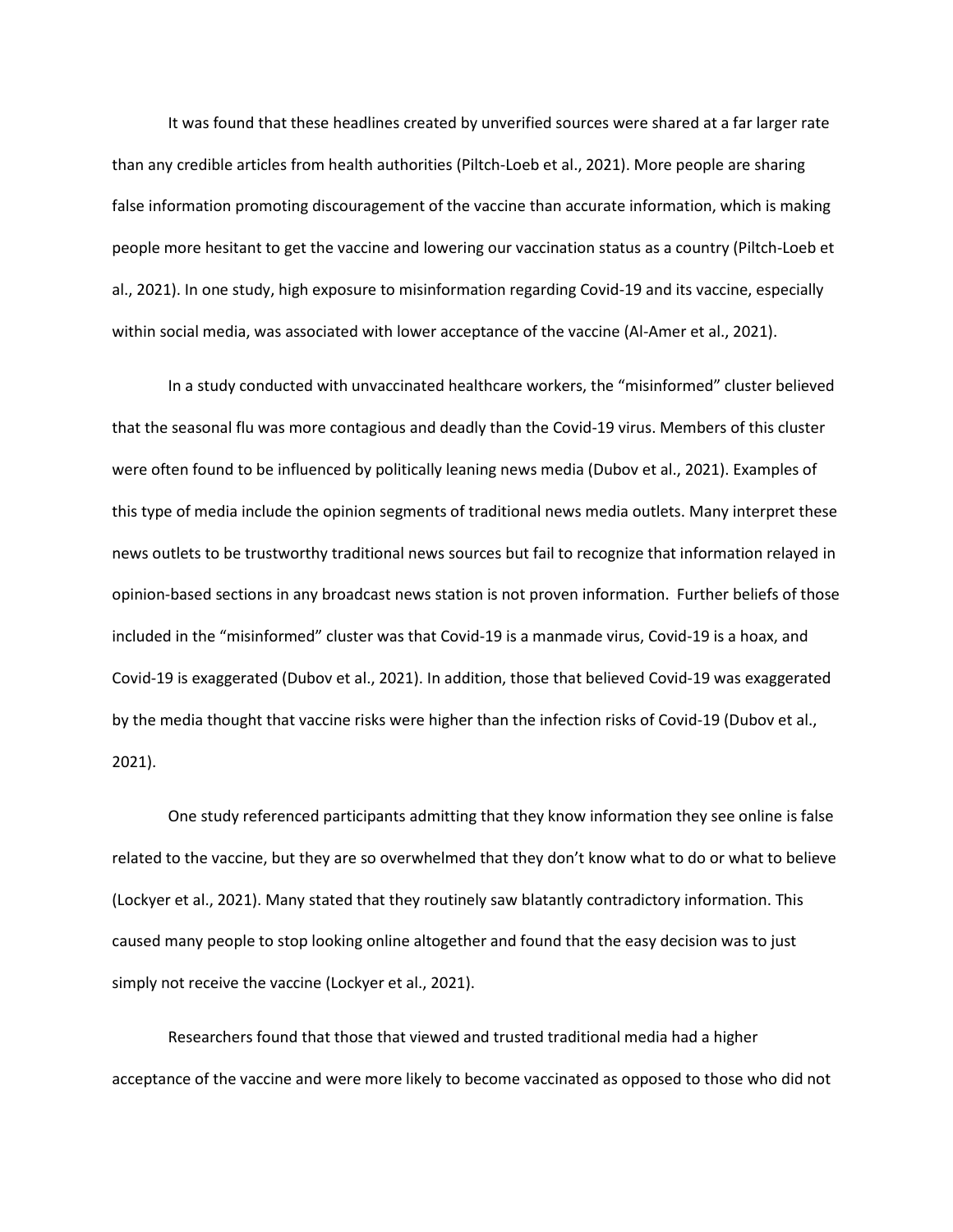watch or trust traditional media (Piltch-Loeb et al., 2021). The traditional media sources, when reviewed, were relaying factually accurate information about the Covid-19 virus as well as the vaccines. The same study also found that those that use social media as at least one source of their information were less likely to get the vaccine (Piltch-Loeb et al., 2021). Another study concluded that those with a higher education (college graduates) and those who trust the government were less likely to believe false information found on the internet (Meiki et al., 2021).

## **Political Influences**

In 2020, the pandemic and other social and political events that occurred throughout the year made people question whether the media and the country's powers of authority were things to trust. This distrust spilled into the U.S. population's thoughts on the Covid-19 vaccine, including differing opinions on the government's handling of the pandemic.

Those against the vaccine say they get a bad taste in their mouth from the traditional media, saying that they seem to be spokespeople for the government (Lockyer et al., 2021). Examples of traditional media can include NBC, ABC, or CBS on television, or print media such as the New York Times, the Washington Post, and local newspapers. The Covid-19 pandemic quickly became political, and some citizens began to view vaccination status as a reflection of their political party (Lockyer et al., 2021).

In a study of healthcare workers and their vaccination status, it was found that those who leaned Democrat were more likely to be vaccinated (Dubov et al., 2021). On the other hand, those in the unvaccinated and "misinformed" cluster, were found to be both older in age and lean Republican (Dubov, et al., 2021). In this same study, the "undecided" cluster regarding receiving the vaccine strongly leaned Republican as well. The "unconcerned" cluster of this study were the most educated and leaned Democrat. Although hesitant to get the vaccine themselves, respondents in the "unconcerned" cluster were willing to recommend the vaccine to others (Dubov et al., 2021). To elaborate further,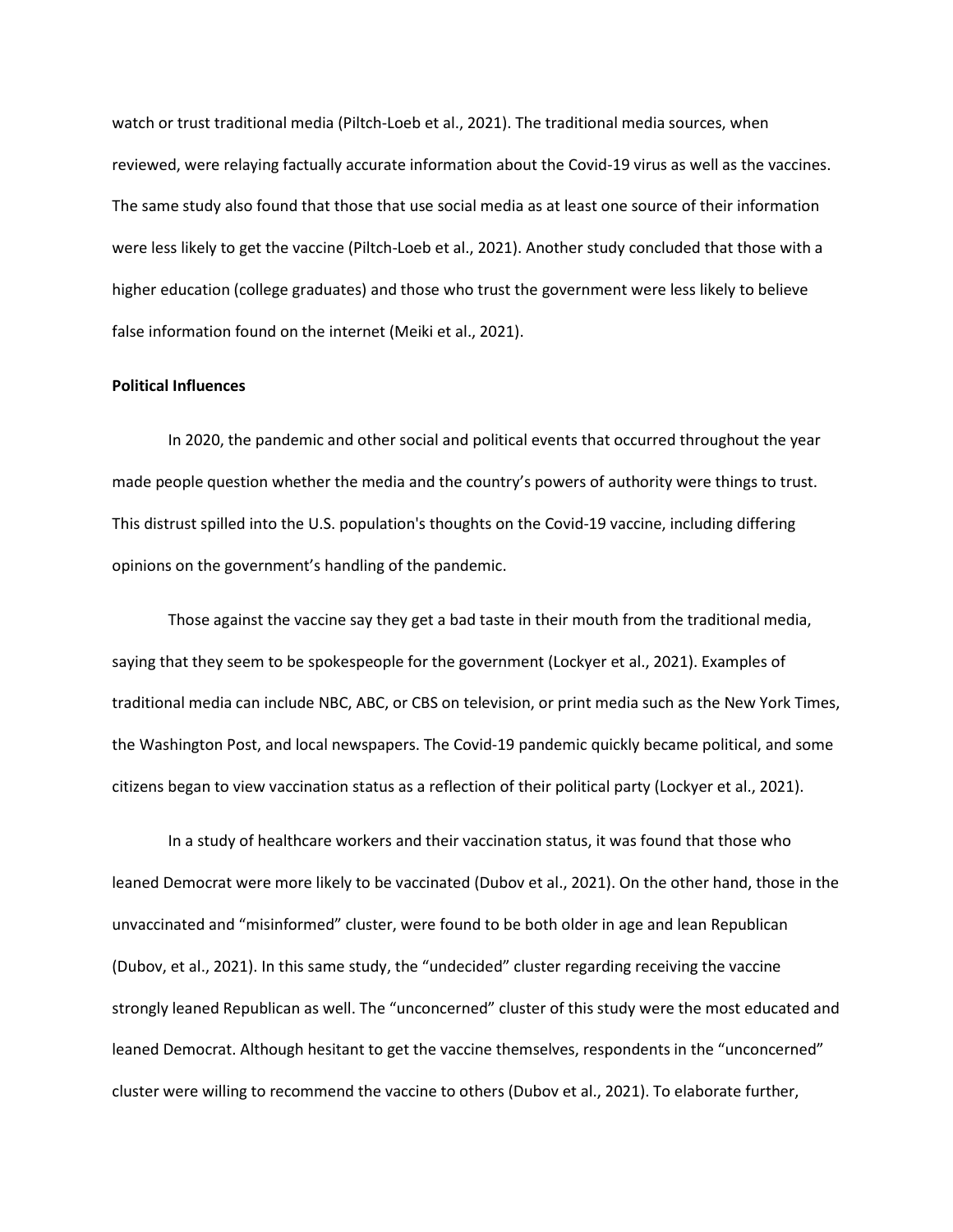those in this study who were hesitant to receive the vaccine were Republican, which underscores the political nature of the Covid-19 pandemic and the potential of one's political status to have more influence on vaccine decisions than one's age or health status (Dubov et al., 2021). Dubov states that "this finding is in line with the surveys of the public" (2021). Furthermore, in another study conducted by Kreps and Kriner, it was found that political affiliation influenced one's vaccine acceptance (2021). For example, those who identified as Republican were more likely to receive the vaccine when it was endorsed by former president Donald Trump, rather than current president Joseph Biden or the Centers for Disease Control (2021). Alternatively, those who leaned Democratic were more likely to vaccinate when the vaccine was supported by Joseph Biden versus Donald Trump (2021).

## **The Unvaccinated Healthcare Worker**

A study conducted on unvaccinated individuals looked solely at unvaccinated healthcare workers, as they play a critical role in widespread vaccine acceptance (Dobuv et al., 2021). They sorted unvaccinated healthcare workers into four categories: the misinformed, the undecided, the uninformed, or the unconcerned. The "misinformed" cluster consisted of those dominated by vaccine-related myths and skepticism towards the effectiveness of said vaccines. The "uninformed" cluster consisted of those in need of accurate and understandable vaccine education. The "undecided" cluster consisted of those who were the closest to accepting the vaccine, yet still hesitant. Hesitancy in this cohort may be due to partisan group identity, in which emphasizing the non-partisan nature of vaccination is key. Finally, the "unconcerned" cluster consisted of those who were willing to recommend the vaccine to others but have not yet been vaccinated themselves. The personal hesitancy in this cluster may be attributed to underestimating personal risks of being unvaccinated (Dubov et al., 2021). One could argue that these categories of unvaccinated healthcare workers can compare similarly to the categories of the unvaccinated public, as healthcare workers can strongly influence the public's opinion regarding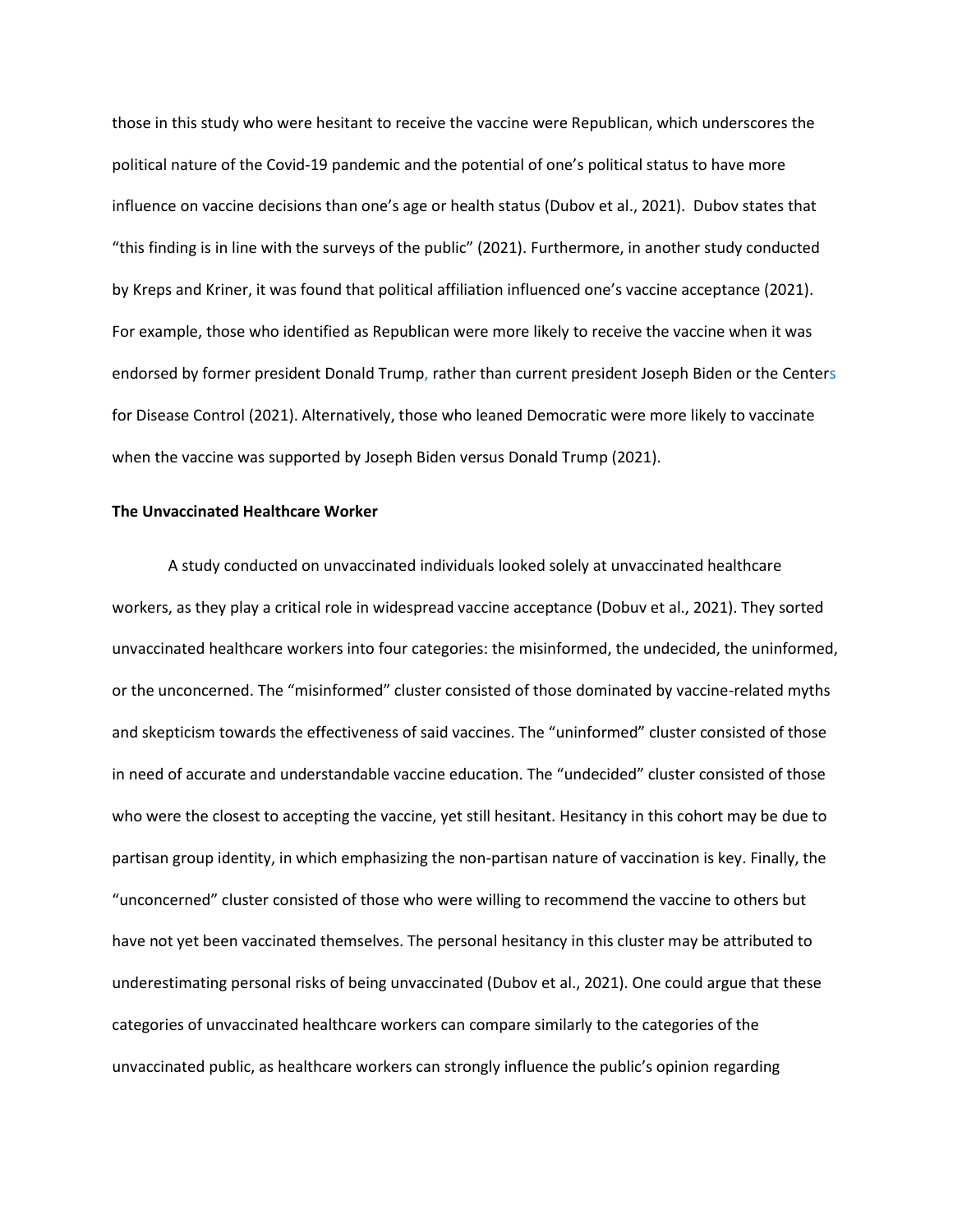vaccination. However, due to widespread lack of acceptance of the Covid-19 vaccine, it is important to dissect all factors that play into one's decision to receive the Covid-19 vaccine.

## **Vaccine Hesitancy Conclusion**

Research has shown that many factors have affected the current vaccination status of our citizens. Social, political, and cultural factors all play a role in the U.S.'s current low vaccination percentage. Political influence is substantial concerning the Covid-19 vaccine. From the research, there were higher tendencies for Democrats to be vaccinated than Republicans. Republicans were also more likely to receive the vaccine if endorsed by a Republican in office, while Democrats were more likely to receive the vaccine if endorsed by a Democrat in office. This is very concerning for our society, as people's vaccination status is being determined by what political party holds office at the time. After seeing how divided citizens became about Covid-19 and the vaccine related to politics, we recommend creation of regulations putting dissemination of scientific health information solely in the hands of health officials. Political leaders and parties are not qualified experts and should not have such an undue influence on the nation's health.

Social factors include what people see in the media, both traditional and social. Social media has been found to increase negative opinions toward the vaccine, thus directly impacting the current vaccination status. As our least vaccinated groups in the U.S. are younger age groups, this can be attributed to their greater use of and reliance on social media to get their news. Older individuals use traditional media that use more credible sources to get their news and are more frequently vaccinated. These findings prove how impactful and detrimental social media can be (U.S. CDC, 2021). Falsely reported stories have picked up enough steam for citizens in our communities to refuse the vaccines and put the rest of our society in danger by not getting the global community up to the threshold of herd immunity. This proves the power of social media and begs the question whether information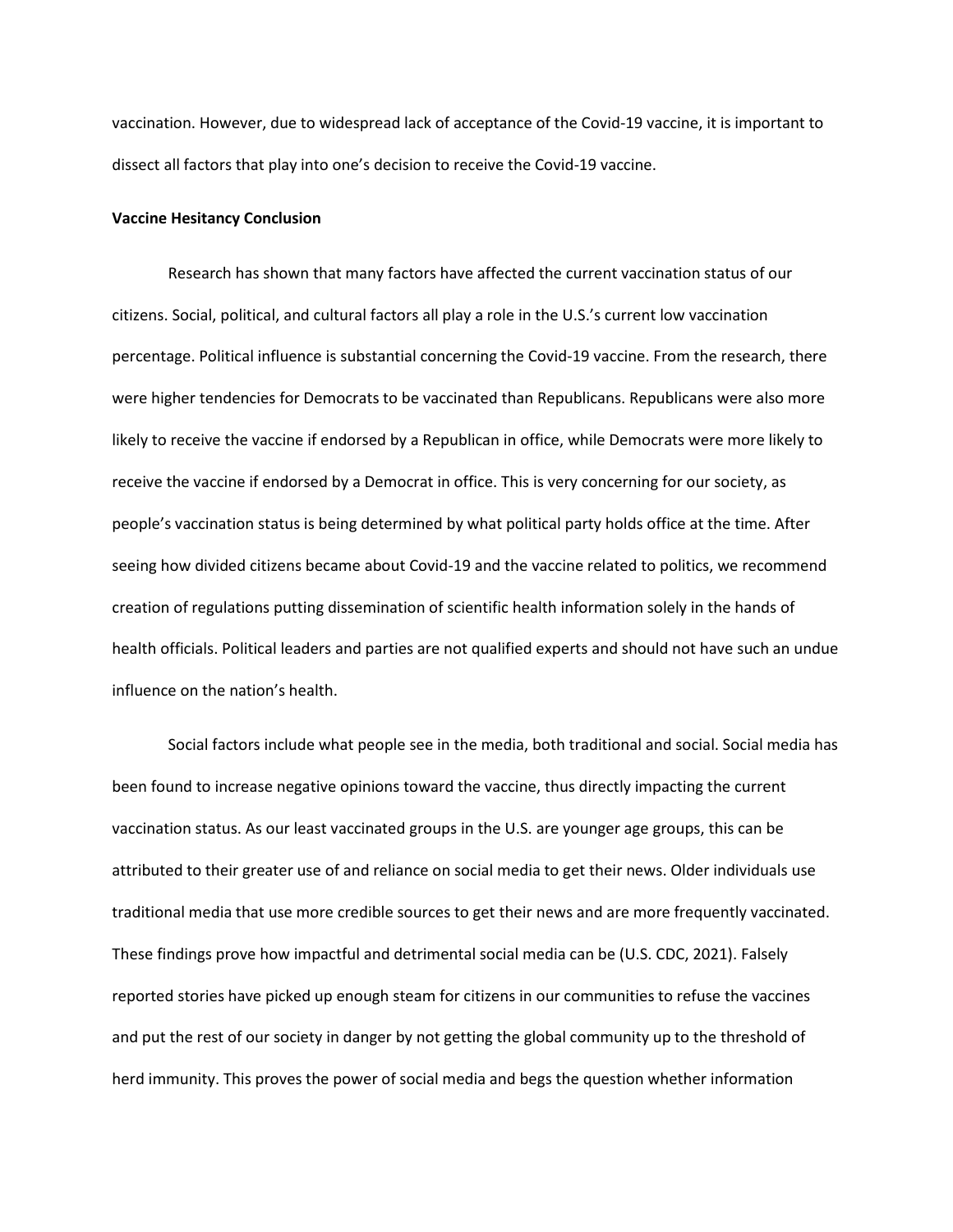should be regulated to allow only accurate Covid-19 information to be present on our phones, tablets, and laptops.

## **Burnout in Healthcare Professionals**

## **Author 1 Narrative**

It was June of 2020 when I cared for Covid-19 patients for the first time. The unit felt chaotic. The personal protective equipment (PPE) carts lined the hallways, with random supplies haphazardly strewn about on random surfaces. People were everywhere, as it was a shift change, which made the noise level uncomfortably high. I was overwhelmed to say the least. Seemingly every task was different from how I have ever worked before. Clustering care was emphasized to avoid having to don and doff PPE an unnecessary number of times. Another nurse reviewed proper donning and doffing with me. Before I knew it, I was on my own.

I was so diligent with my PPE and felt so weird walking into the rooms looking like an astronaut. I barely donned or doffed, as I went from room to room all night getting call lights, vital signs, blood sugars, and changing incontinent patients. Calling nurses to help me turn a patient or bring me supplies would often leave me stranded in a room until they had a second to help me. By the end of the shift, I was sweaty and gross and convinced myself on my drive home that I must have gotten Covid after all that. My face ached from having my three-month-old N-95 mask on my face for 12 hours. I stripped my clothes in the garage, showered, and tried to forget that the whole shift even happened.

 After this first shift working on a Covid floor, I quickly became more experienced. My home floor became half Covid several months later, and we were all fumbling so through the rules and requirements that we barely were aware of together. Our "training" consisted of one of the longest emails I have ever seen, a bulleted list of every miniscule thing you could imagine having new requirements. One of the "rules" highlighted a 4:1 Covid-19 patient to nurse ratio. That lasted about one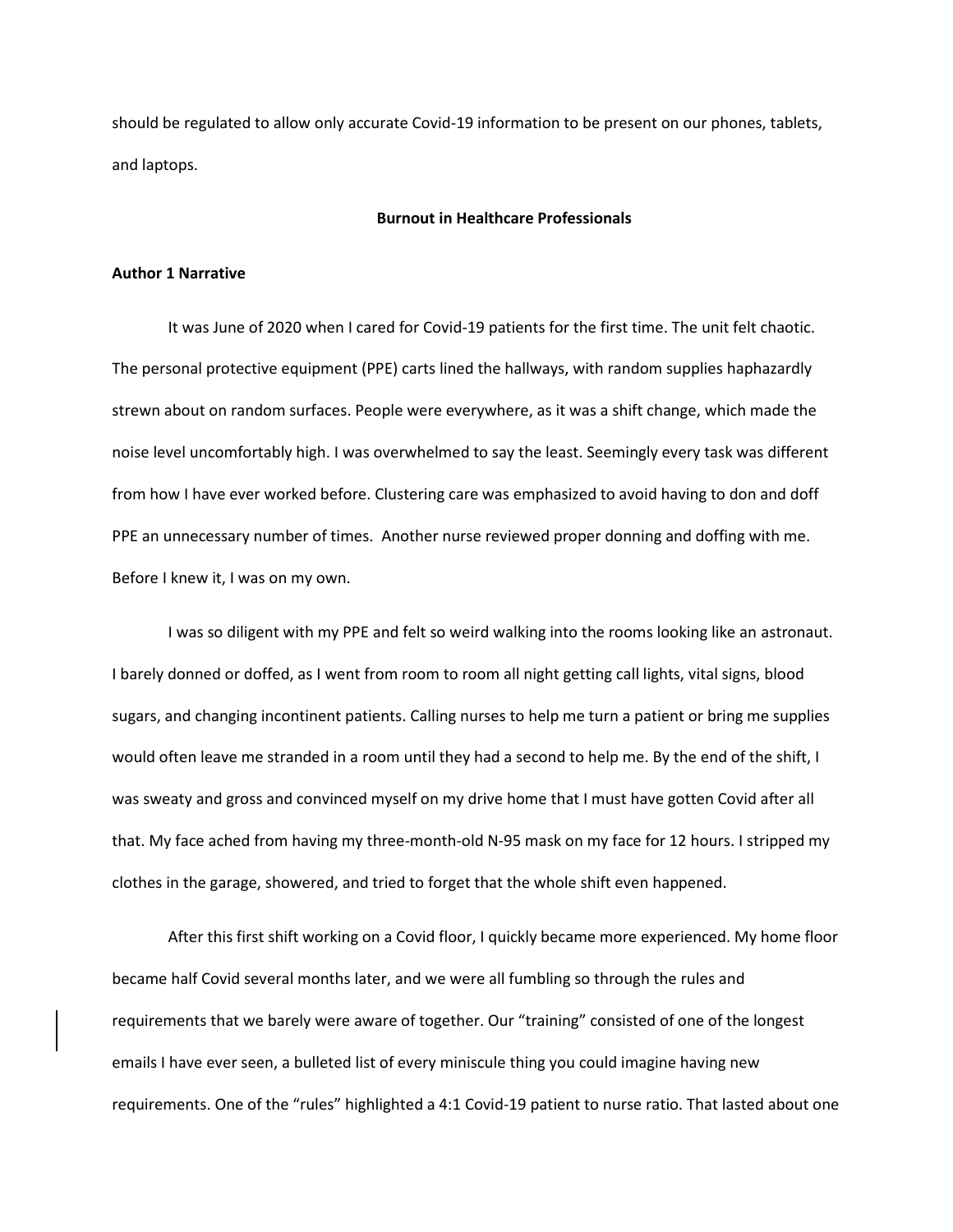week before that was simply not possible. Another rule stated that you were only able to care for Covid patients during your shift or non-Covid. This rule flew out the window as soon as the floor only had one nurse technician assigned to the unit for the shift, for 36 patients. The rest of the requirements detailed every new way to send down labs, stock rooms, dispose of waste, and so much more.

 My coworkers and I got used to it, but this did not make it any easier. It was hard going in for each shift, knowing what we were walking into. The added physical and mental strain was hard to deal with for weeks on end. We had our regular duties of trying to care for our patients with a decreasing amount of time and resources, and this was only magnified by the time required to care for Covid patients. Never mind the added responsibility of being these patients' only social interaction in their isolated days. We saw young parents on ventilators with no promise of surviving. We became numb to the number of deaths we saw. Through all of this, we were teaching ourselves how to care for and deal with this pandemic in our workplace, having to take on continually increased patient ratios, and all the while sweating through our one N95 mask we had to hold onto for months. Meanwhile, we were supposed to feel blessed that we had any PPE at all, as this was a threat for us all at the beginning of the pandemic. No promise of an end date--of when we would finally go back to our hospital jobs without Covid-19, where there is still a lack of resources, staffing, and gratitude for all that we do.

## **Author 2 Narrative**

Due to losing my hostess job at a restaurant downtown, I started my nursing career as a nurse technician on a neuro- telemetry unit in April 2020. I was eager and excited, as I was not really sure what I was getting myself into with the pandemic. I was new to the hospital culture and was unfamiliar that I would have to "float" to other floors. I always figured that my floor was the floor I would work on, and that was that. However, as I began to get acclimated to the unit and its ways, I became the one who was told to float as I was a PRN, or an "as needed" employee. I never minded the float task, but my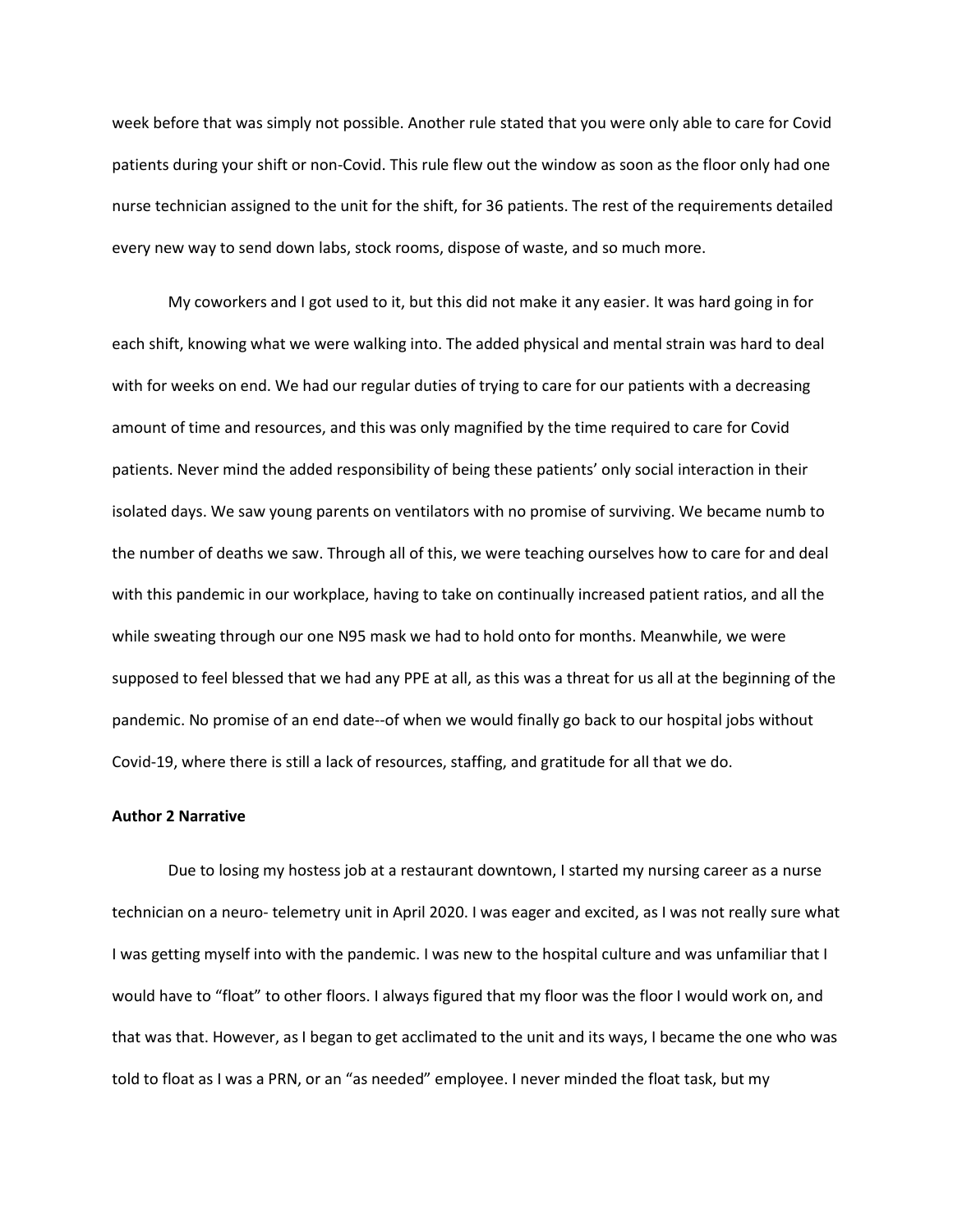coworkers always made it seem dreadful. It was like they were thankful I was there because they could put it on me, rather than being excited that I was there to help. As a newer member of the team, their opinions regarding certain duties influenced how I felt about such things. I probably would not have minded the float task had it not been perceived so negatively by my coworkers, or if we took turns like I have seen on other units with further experience. I felt bullied in a way and would dread going to work. I strive in a workplace that emphasizes teamwork and camaraderie, rather than throwing each other to the wolves. In this case, the "wolves" included the Covid units and its stressed- and burnt-out staff.

To carry on, to float floors meant to float to a Covid unit, as these units were often the ones with staff shortages. I'd like to reflect on a time I will never forget. I was floated to be a patient companion with a patient on a Covid floor, as this patient was confused, pulling on their necessary lines and tubing. As I was sitting with this patient, I was wearing all the necessary personal protective equipment, including an N95 mask. I was miserable, as it was summertime, and I was in a heavy gown, gloves, and thick mask along with a face shield. My ears were sore, and there was no chance I would remove anything as I was responsible for the direct visualization and safety of this patient. The patient began to pull at their lines, including their tube feed, and was not easily redirected with words. It came to the point where I had to hold both of the patient's hands, as I gently held them down using some of my chest. I couldn't let go, or they would quickly reach for their lines and pull them out. The team had exhausted all options, and it seems that I was the last resort. I was face to face with this patient for many hours, as they coughed and struggled to breathe due to their Covid-19 infection. I couldn't call for help or reach the call light as my hands were bound to the patient's. Check-ins from other members of the unit were minimal as staff were short and to not waste PPE. As a newer nurse technician, I was terrified to let go. What if this patient pulls out an IV or their tube feeds on my watch? To see this suffering so up close was traumatizing, yet my patient's safety was my priority. This story of mine is not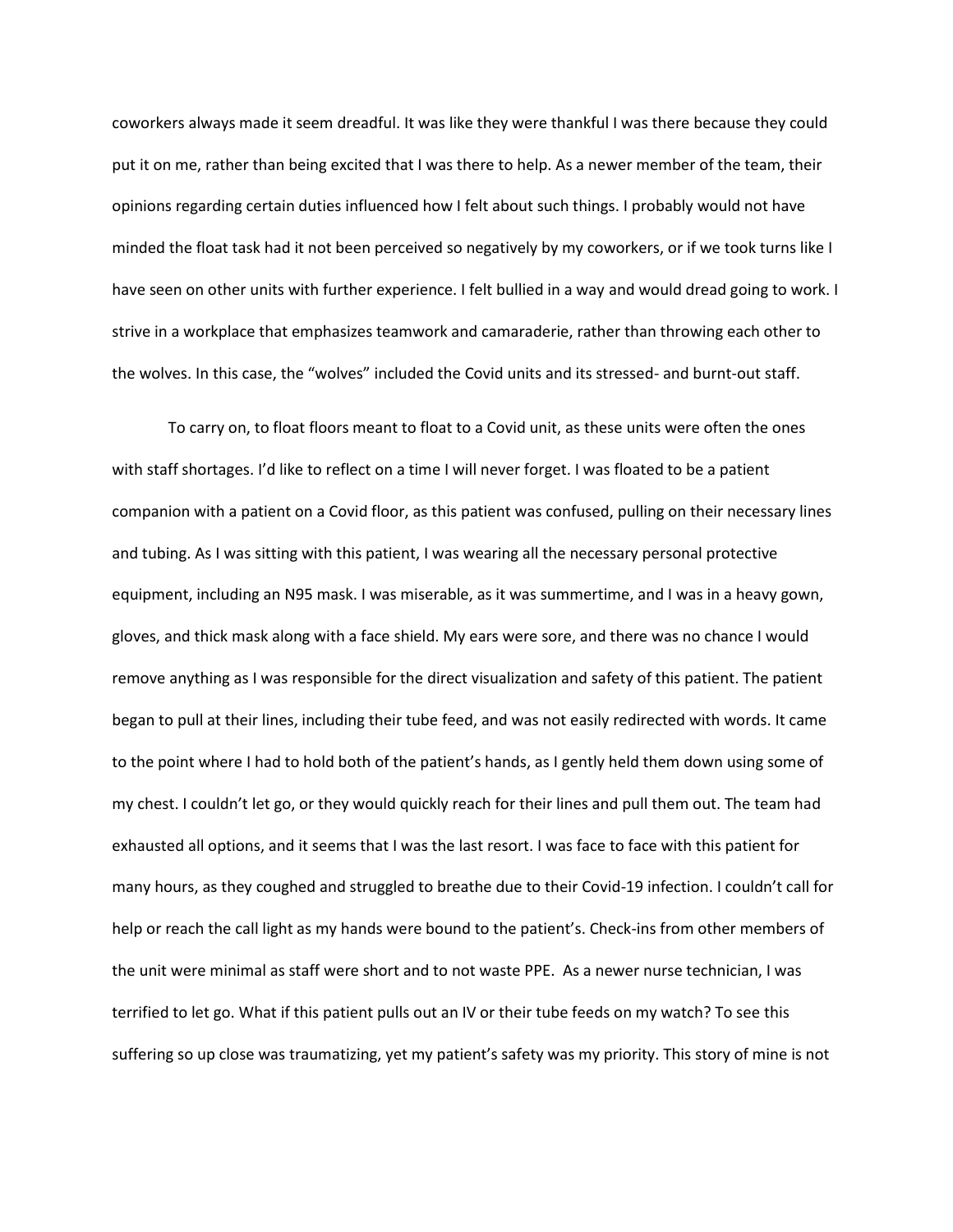unfamiliar to many, as the pandemic goes on and staffing shortages continue to occur. We do everything we can, but the result is burnout and exhaustion among the staff.

## **Burnout in Healthcare Professionals Research Question**

We are two students who committed to nursing school prior to the global pandemic. We were aware of low staffing ratios before we decided on this career path. When the pandemic hit, staffing shortages increased exponentially. We have seen ourselves, as well as our coworkers, become exhausted and spread thin. We have heard of burnout affecting many nurses prior to Covid-19 as well as during this pandemic. Using key terms such as "burnout," "pandemic," and "healthcare professionals," and excluding sources outside of the United States, we explore the following question through research: What factors contributed to increased occupational burnout in nurses and healthcare workers during the Covid-19 pandemic?

## **Burnout Statistics**

In the time span of April 2020 to January 2022, there was an average of 131,370 Covid-19 hospitalizations in the U.S. each day (Murphy, 2022). This surge in occupied beds was not the only thing that is causing the hospitals to be overwhelmed. Staffing shortages have increased since the pandemic, especially of staff with ICU experience (Fitzpatrick & Ford, 2021).

Burnout is considered a workplace stress response and is acknowledged by the World Health Organization as well as The Joint Commission as a direct threat to nurses (Ross, 2020). Healthcare is considered one of the professions with the highest burnout rates, due to emotional strain and stress involved in caring for sick and dying patients (Shah et al., 2021). Burnout is a stress response that nurses experience due to extended workplace pressure that is not adequately addressed (Ross, 2020).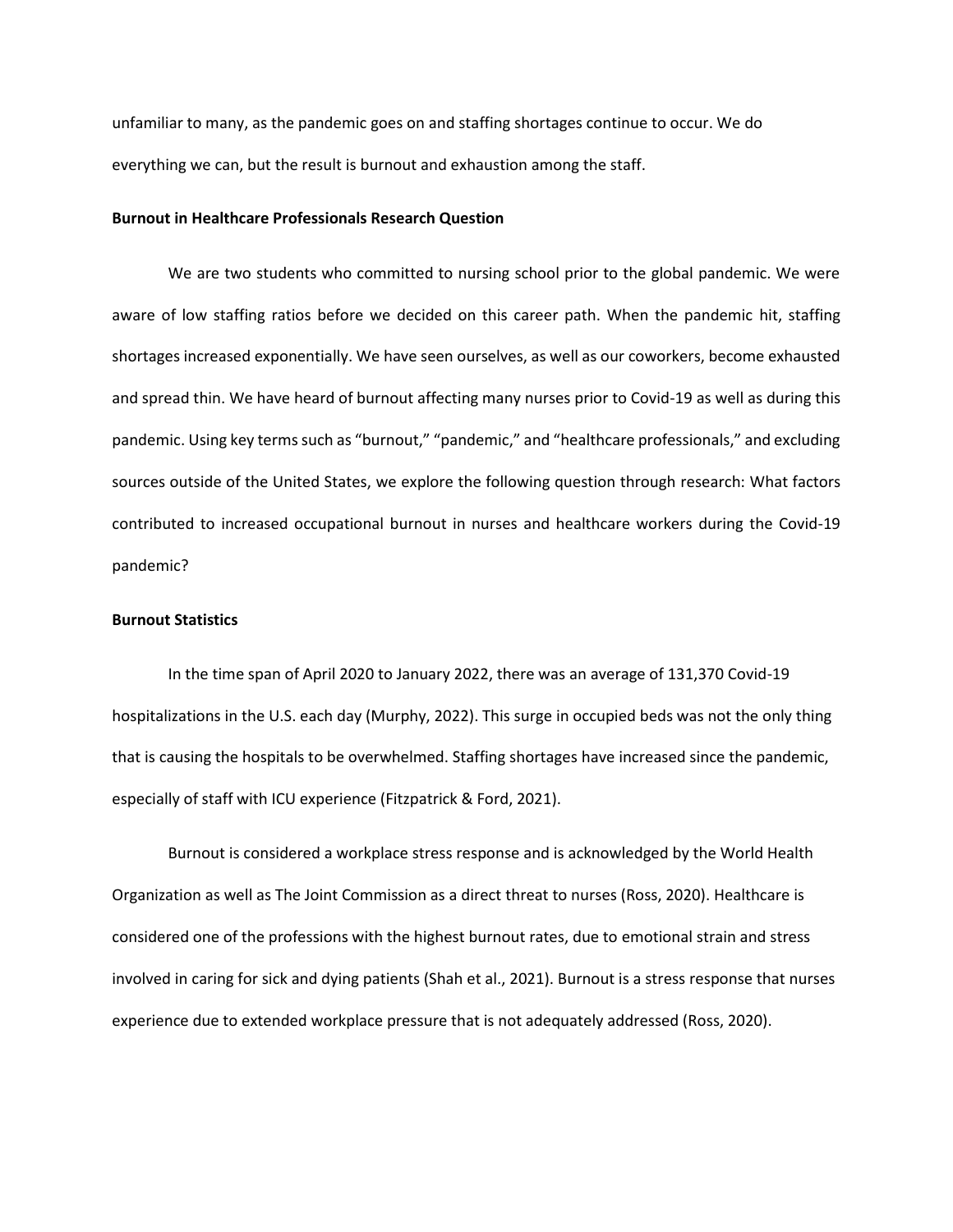Burnout was a threat to our nurses even before Covid-19 began. U.S. nurse burnout rate before the pandemic was estimated to be between 35-45% (Janeway, 2020). Another estimate of burnout in healthcare workers before Covid-19 was 20-40% (Maunder et al., 2021). This same source later found burnout among healthcare workers to be 30-40% in spring of 2020 (Maunder et al., 2021). Major driving factors of healthcare burnout are understaffing along with many other factors that create difficult working conditions (Maunder et al., 2021).

## **Concern of Contracting the Virus**

At the start of the pandemic, the Centers of Disease Control and Prevention identified the elderly, the immunocompromised and healthcare workers as the populations at highest risk for contracting Covid-19 (Frush et al., 2021). The lack of PPE was a direct threat to the frontline workers, as the U.S. and other countries such as Spain, China, and Italy were reporting their frontline workers becoming infected and some dying because of the virus (Klimek Yingling., 2021).

Because of healthcare workers' direct patient care with Covid-19 patients, many had to uproot their lives at home. The virus is known to have a long incubation period, which allows carriers of the virus to spread it to others before showing symptoms (Chen & Bebinger, 2020). Healthcare workers who were exposed at work didn't feel fully protected from Covid-19 even with PPE, as the majority were forced to wear contaminated masks several times over due to PPE supply shortages (Chen & Bebinger, 2020).

Because of these reasons, many healthcare workers did not want to take the chance of spreading Covid-19 to their families. A physician, K. Cheung, MD, who is a critical care doctor located in California, decided to live in his family's garage in a tent to isolate himself from his family (Fichtel & Kaufman, 2020). A nurse practitioner in Missouri moved in with her coworker, away from her immunocompromised husband and 7-year-old daughter with asthma (Fichtel & Kaufman, 2020).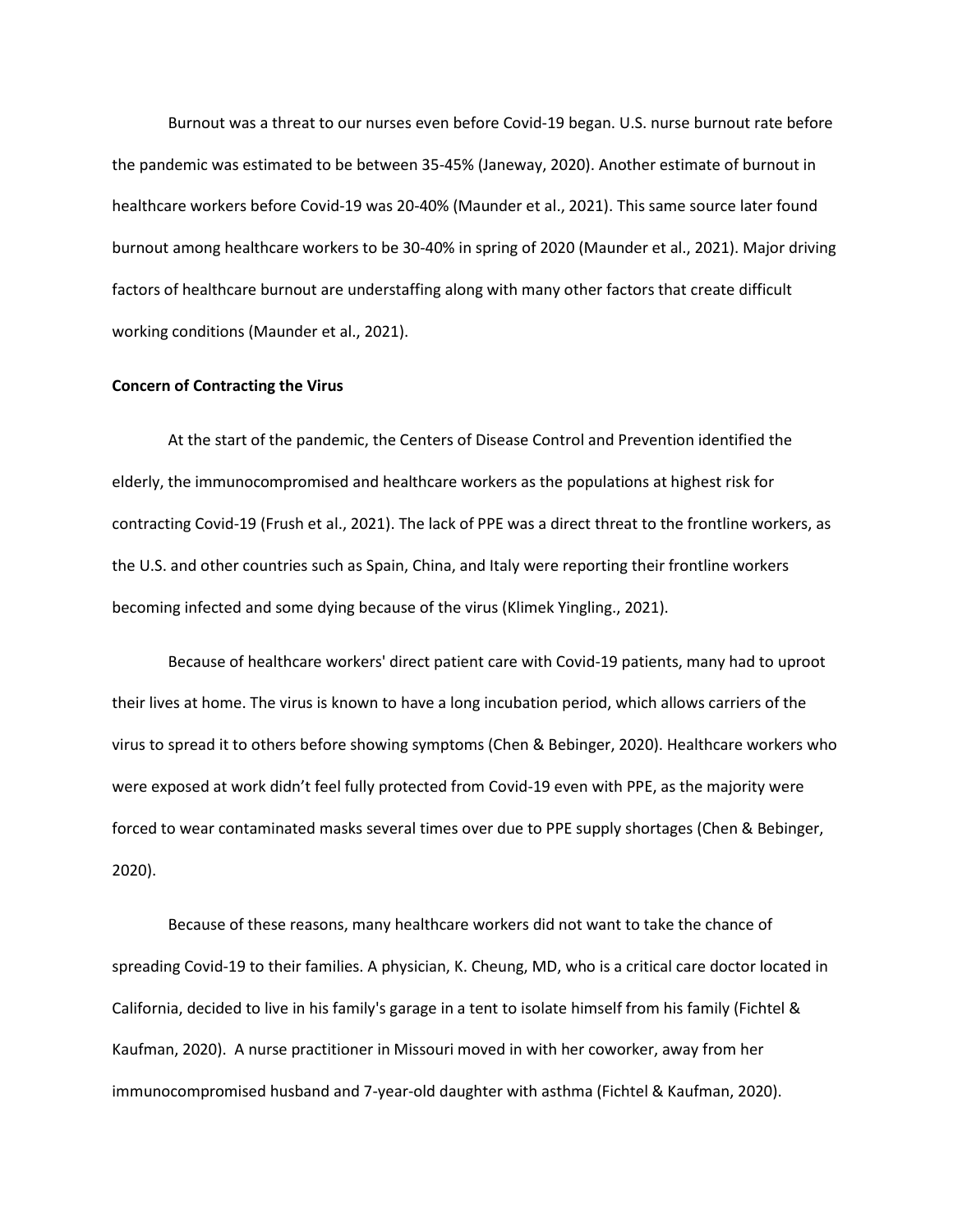Employees at a hospital in Massachusetts were renting camper vans to share as temporary housing away from their roommates, friends, and family (Chen & Bebinger, 2020). Other healthcare workers who didn't go to lengths of moving out of their house still detailed extensive and time-consuming processes that they diligently went through after their 12-hour hospital shifts (Chen & Bebinger, 2020). Nurses detailed their routines of stripping down their hospital clothes in the garage, spraying and wiping down every surface they touched in their house before they got their shower. One nurse said she felt especially sad every day coming home, having to tell her young children not to touch her before she went through her decontamination routine (Chen & Bebinger, 2020). Any Covid-19 exposure without proper PPE caused healthcare workers to strictly quarantine in their house, away from their families, before they would be released from quarantine and go back to work, where the hospitals desperately needed them (Chen & Bebinger, 2020).

#### **Inadequate Knowledge and Resources**

In late 2019, talk of the Covid-19 virus hit the media and became a concern. The first case in the U.S. was confirmed in Washington state in January of 2020. As a result, the United States had a limited amount of time to learn about this virus and develop rules and regulations. Thus, rules and regulations that were offered by the CDC and WHO were changing rapidly and, at times, even conflicted with each other. When Covid-19 began to spread throughout other countries, it was apparent it would eventually reach the U.S. Once this happened, there was an immediate threat to our healthcare resources. These resources included healthcare workers, PPE, space, and equipment (Klimek Yingling, 2021).

Nurses were faced with having to deal with the shortage of PPE at the very beginning of the pandemic. A nurse tech in Ohio reported having to use trash bags as gowns when their hospital ran out of PPE in the early months of the pandemic (K. Jones, personal communication, May 2020). A nurse at a pediatric hospital remembered security guarding the supply room of her unit that had the PPE to try to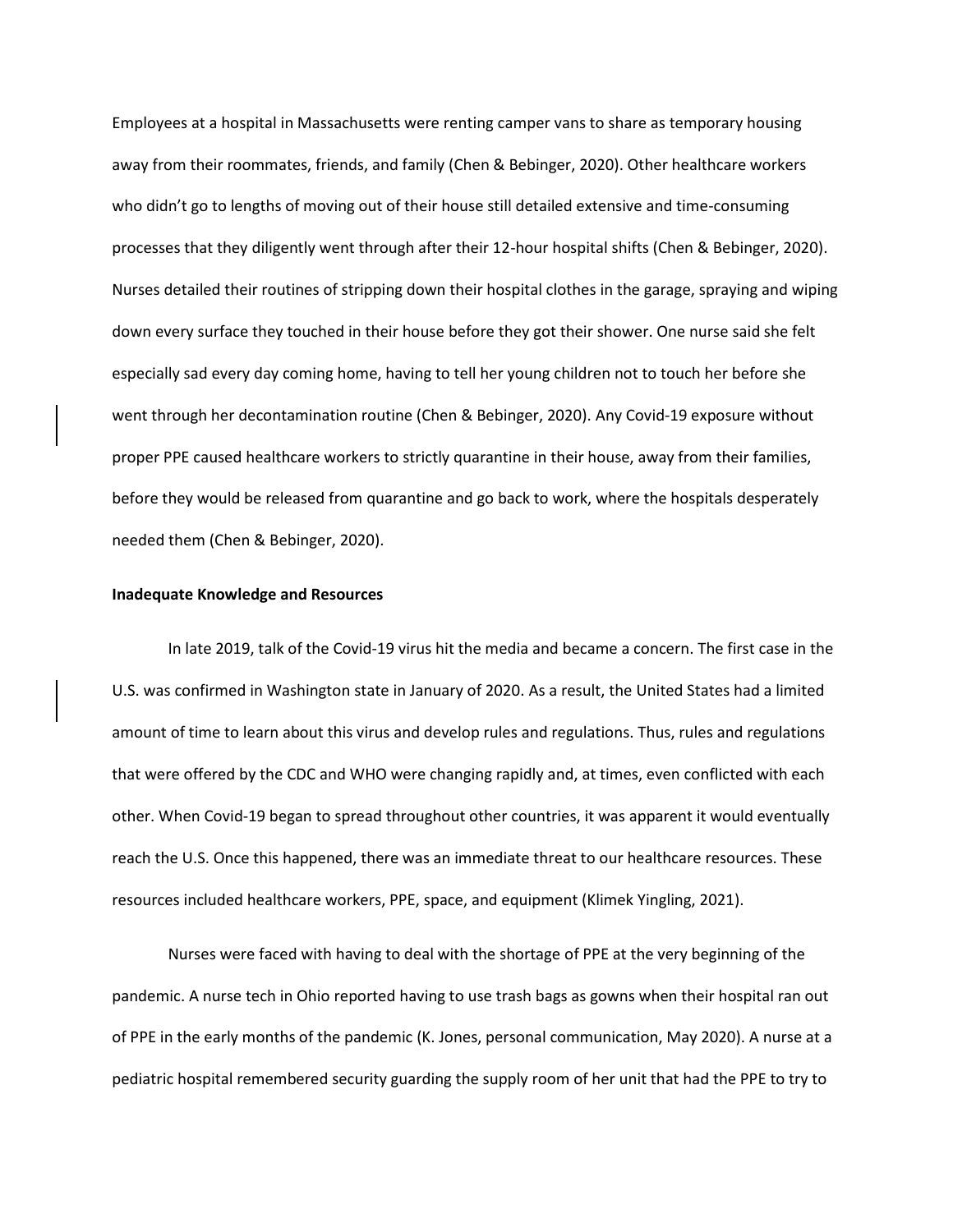conserve it by not allowing nurses to get fresh gowns or masks during their shift (N. Davis, personal communication, September 2021).

These accounts are not singular incidents. They were happening across the country. PPE is a basic need of healthcare workers to be safe in their work environment, just as construction workers need hard hats and firefighters need a way to extinguish the flames. Without these basic needs, there is an exposure that causes fear in these working individuals.

#### **Staffing Issues**

The Covid-19 pandemic caused a surge in healthcare needs in communities, which exposed the current nursing shortage already present (The Associated Press, 2021). As The Covid-19 Advisory for Ontario puts it, "...understaffing is both a cause and consequence of burnout" (Maunder et al., *Workload,* 2021). Nurses across the country were retiring early or quitting altogether, as the pandemic became their breaking point (The Associated Press, 2021).

Nurses across the country were required to work overtime in order to keep hospitals afloat (Maunder et al., 2021). Working extra hours each week is linked to increased fatigue and inadequate recovery time, which increases stress response in healthcare workers (Maunder et al., 2021). However, if mandating overtime for healthcare workers was not done, this would result in even higher patient to nurse ratios, a scenario further linked to burnout among nurses (Maunder et al, 2021).

To help mitigate the severe staffing issue, hospitals had to get creative and find short term solutions. San Juan Regional Medical Center was loaned Navy physicians, nurses, and support staff members from the National Disaster Medical System to help lessen the burden on the hospital staff (Fitzpatrick & Ford, 2021). Over 400 medical members of the Army, Navy, and Air Force were sent to hospitals across the country to help staffing ratios (Fitzpatrick & Ford, 2021). San Juan hospital CEO Jeff Bourgeois emphasized that all federal help they received was critical in the hospital's ability to deliver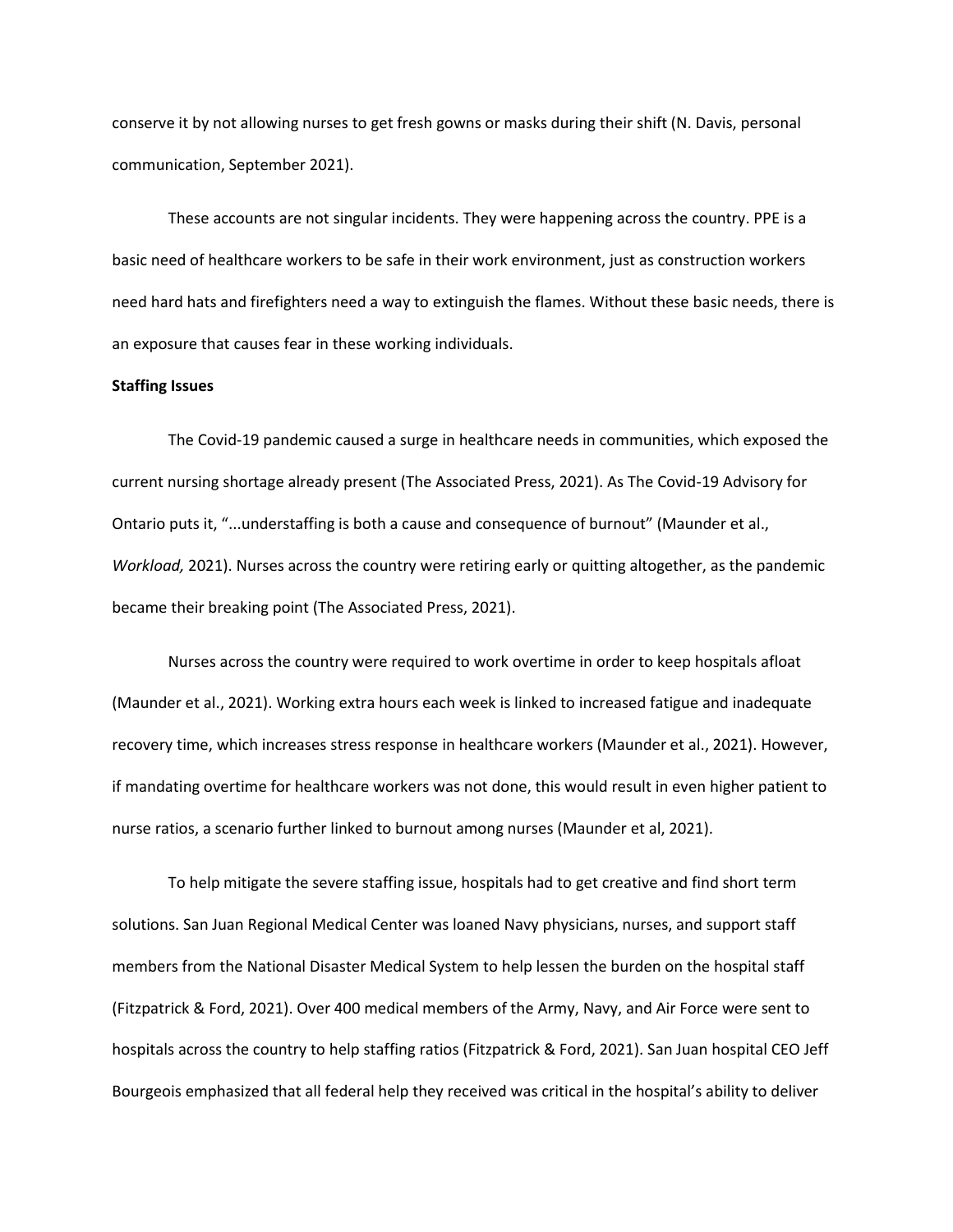care (Fitzpatrick & Ford, 2021). San Juan also hired outside staffing (travel nurses), increasing their budget for this by 373% in the past year (Fitzpatrick & Ford, 2021). This was only possible through federal funding (Fitzpatrick & Ford, 2021). The staffing catastrophe highlighted in San Juan are what hospitals across the country are being faced with. Nursing staff turnover is up 23% in all nursing departments, and up 45% in the ICUs since the pandemic began (Fitzpatrick & Ford, 2021).

## **Travel Nursing**

Another way that hospitals are trying to recruit more staff is through the hiring of travel nurses. The pandemic caused an increase in demand for hiring travel nurses, which increased their pay from \$1,000-\$2,000 per week pre-pandemic to \$3,000-\$5,000 per week post-pandemic (The Associated Press, 2021). This is significantly higher than those same hospitals are paying their staff nurses (The Associated Press, 2021). Carrie Kroll, the vice president of Texas Hospital Association, admits that many of her hospital's staff nurses are leaving their current hospitals to travel (The Associated Press, 2021). She says this is creating a hostile work environment for those that don't want to travel and are getting paid much less than those who travel to do the same work by the hospital they have been loyal to for years (The Associated Press, 2021). This is also causing nurses to be unwilling to travel to feel undervalued and ultimately leaving the profession altogether (The Associated Press, 2021). A nurse, when asked about the travel nursing pay, stated, "Nursing is the only profession where you can sit next to a person with the same education level and same experience, arguably do the job better, and make a fraction of the amount" (N. Marino, personal communication, December 2021).

## **Mental Health**

To have successful, high-quality patient outcomes is to have health care workers who are supported in their safety, health, and well-being, especially in times of crisis such as that of the Covid-19 pandemic (Frush, et al, 2021). However, with the factors previously discussed, many hospitals and their staff began to drown. In a qualitative study conducted to explore care experiences of nurses during the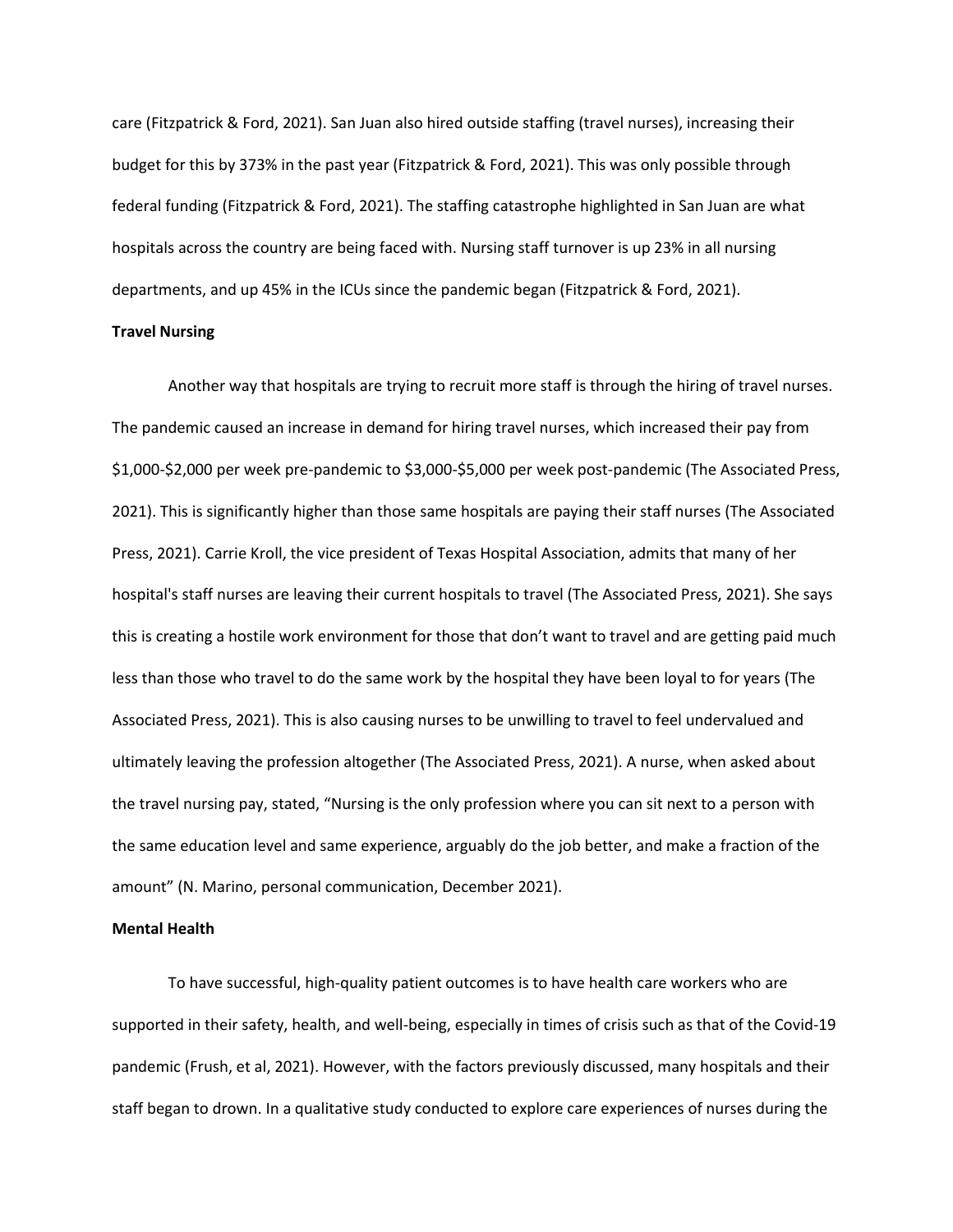pandemic, themes such as nursing responsibility, uncertainty, and the feeling of inadequacy were identified (White, 2021). Exploration of these themes demonstrated clear mental health impacts.

The theme "If not us, then who?" had three subsets that described nurse's feelings on the importance of the profession, the way that the profession "calls" them, and that they are not heroes. (White, 2021). Participants of this study, all from units converted into Covid-19 floors, stated that they believed in the importance of nursing, and that nurses possessed the skill of engagement that was unique to the profession. They stated that they feel needed and depended on and could not turn away from their patients despite the strain that Covid-19 brought about (White, 2021). Furthermore, participants emphasized the feeling of being "called upon." They could not let down their peers and patients, and to fulfill their responsibilities within the nursing profession was without question; however, participants shared that they stayed away from accepting the title of heroes. (White, 2021). Although grateful for this newer respect for the nursing profession, this did not influence how the participants viewed themselves. Their identity was founded on their rigorous nursing training and passion for the care they provide (White, 2021). Thus, one may state that because of the internal motives' nurses possess, it can be difficult for them to turn away in times of crisis, creating more strain and internal conflict and therefore mental health consequences.

Theme two, "accepting uncertainty," dived into points discussed previously as well. The subsets under this theme included unknowns about the disease, assignment shifts, and frequently changing protocols (White, 2021). With this uncertainty, participants stated feelings of anxiety surrounding unknowns about the virus and associated patient outcomes, as well as outcomes for healthcare staff and their respective loved ones. This led to discomfort in participants of this specific study, and they were not alone in this feeling (White, 2021). In terms of assignments, the study emphasized the anxiety participants experienced when "floating" to Covid-19 units, where staff and patient situations were unfamiliar to them. The task of floating to different units each day disrupts both the continuity of care of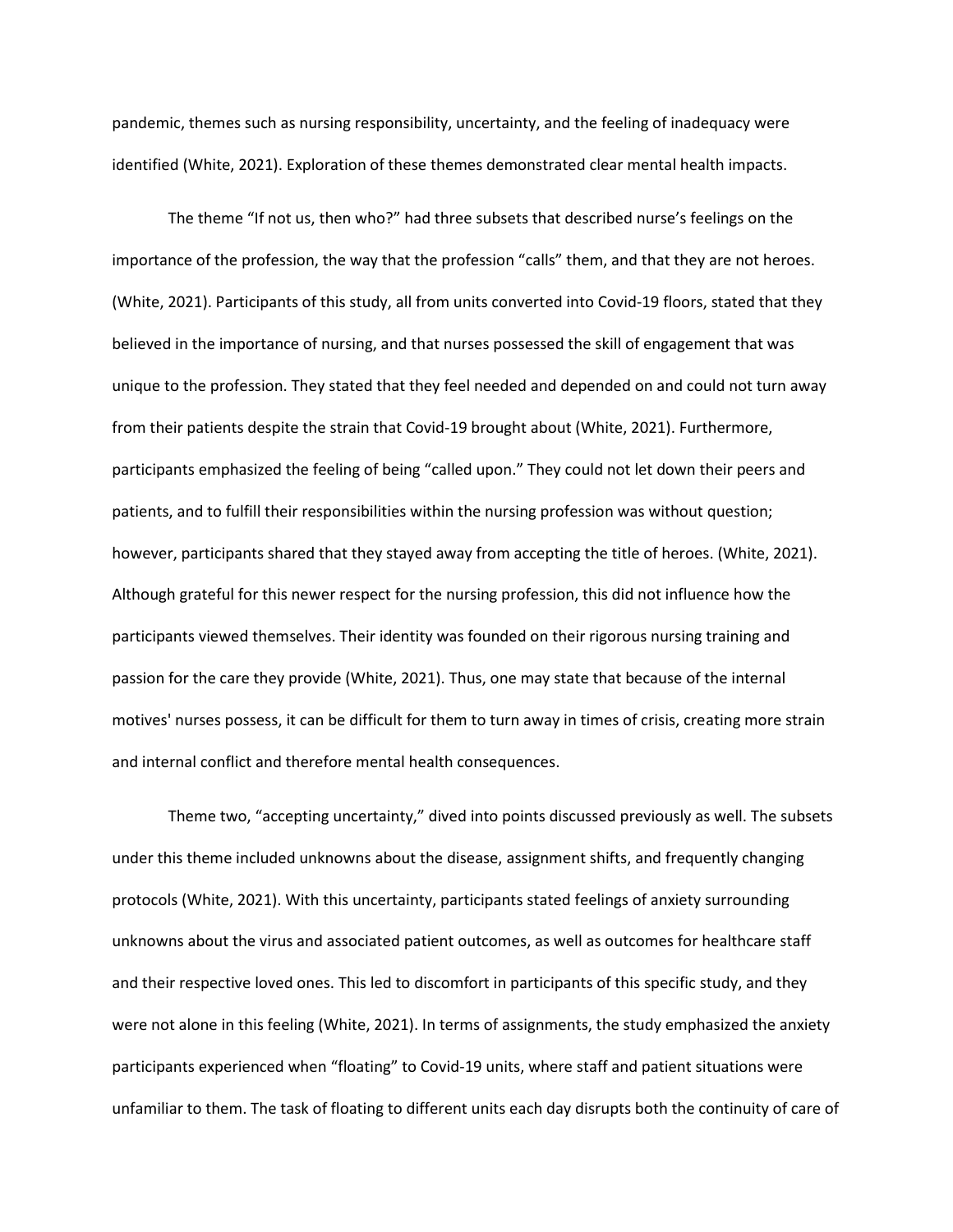patients that is heavily valued within the nursing profession, as well as the familiarity of coworkers and aspect of teamwork (White, 2021). With ever-changing protocols, participants stated worries with "doing the right thing" (White, p. 1090, 2021). Nurses felt distressed and on-edge regarding their license and scope of practice. For example, protocols regarding oxygen levels and associated interventions changed frequently due to this new virus that was overwhelming the healthcare system (White, 2021).

The third theme "It was never enough" dives into feelings of defeat, exhaustion, isolation, powerlessness and helplessness. As healthcare professionals, the suffering and death of patients was not unfamiliar. However, the suffering and demise associated with that of the Covid-19 virus was new to all (White, 2021). Nurse participants within this study described feelings of distress, frustration and anxiety related to the unrelieved pain and suffering of patients with Covid-19. With that came exhaustion and feelings of isolation within the study participants, both physically and emotionally (White, 2021). It felt as though all they did was work and sleep, in isolation from their loved ones to not expose them, leading to minimal support during this stressful time. These nurses felt powerless, as the care they could provide differed from the care they wanted to provide (White, 2021). With staffing shortages and high-patient acuity, participants stated only the ability to provide the "basics" for their patients. Rapport and relationship building tasks such as meaningful conversation or providing patients with a cup of warm coffee went undone (White, 2021).

## **Burnout before Covid-19**

Burnout among nurses was an issue far before Covid-19 and has only escalated the problem since the pandemic began. The Joint Commission saw burnout rates rising in July of 2019 after a survey and released an advisory, warning hospitals to protect their nurses by taking actions to prevent and treat burnout in their healthcare workers (Ross, 2020). After this advisory was released, 5% of U.S. nurses reported their workplace taking action to help prevent or treat workplace burnout (Ross, 2020).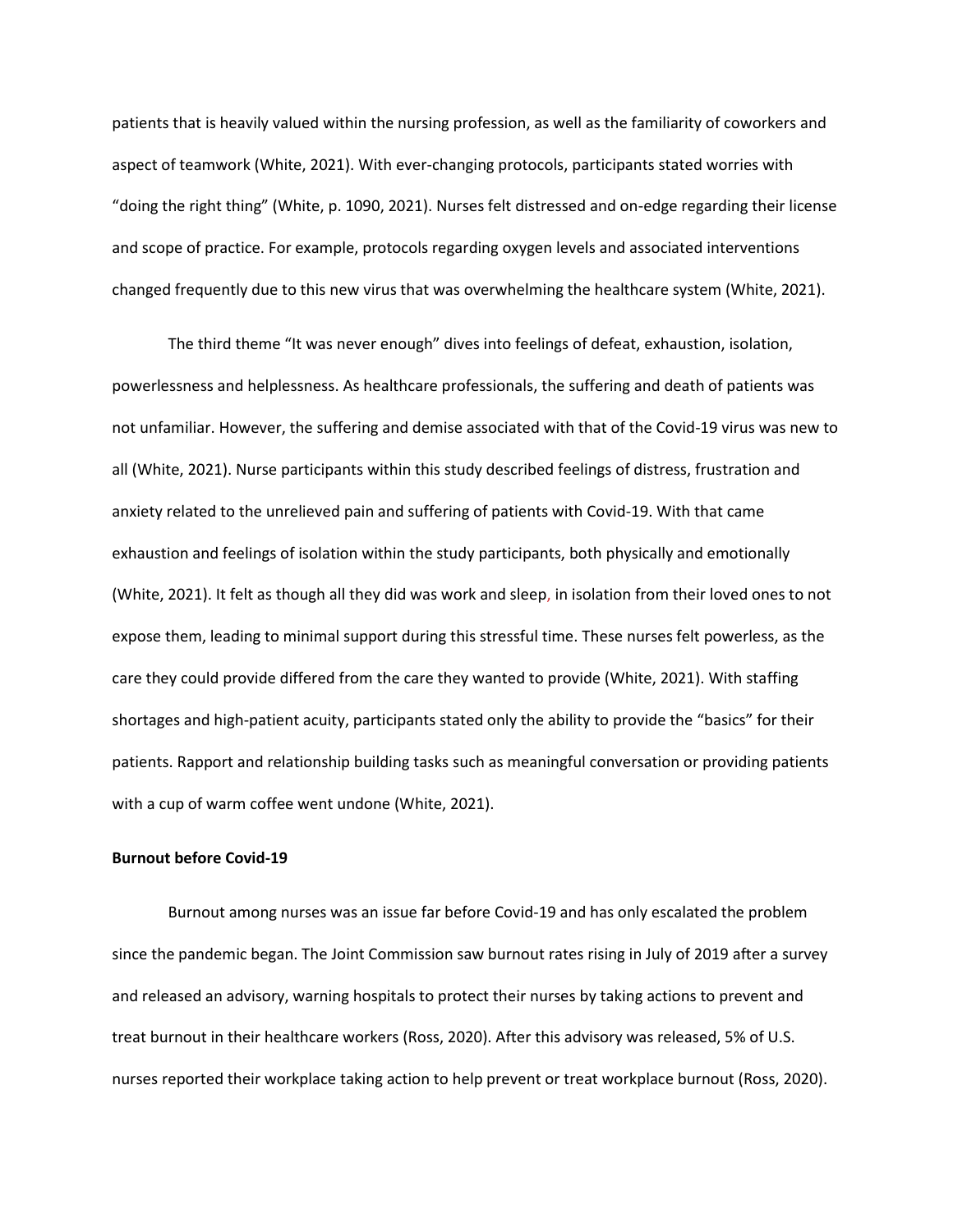Increased stress and burnout among nurses are anticipated to persist and increase after the pandemic (Maunder et al, 2021). This problem needs to be addressed to save our healthcare system. It has been noted that organization level interventions to reduce burnout have a greater positive effect than relying on individual interventions (Maunder et al, 2021). Staffing, working conditions, leadership, instilling confidence, support networks, and moral distress are all areas that need to be addressed by organizations to help combat the growing issue of burnout among nurses (Maunder et al, 2021).

## **Burnout in Nursing Conclusion**

As we reflect on past experiences, it is imperative to us as future nurses that we explore the reasons for burnout within our profession. Diving into the literature allowed us to find that reasons for nurse burnout can include staffing and supply shortages, the risk of disease exposure, the uncertainty of disease exposure and patient health outcomes, lack of support from healthcare organizations in terms of incentives and pay, and the mental health impacts that come into play with all these factors.

## **Impact of Isolation and Online School on Students**

## **Author 1 Narrative**

I was at clinical when we heard that a major college in our area was canceling all in person classes and going online for the rest of the semester. My classmates and I went to the break room and started looking on our phones at all the new information that was coming out online. It was overwhelming. We felt so caught off guard. Call us ignorant, but we didn't think Covid-19 had gotten that bad in the U.S. yet. Sure, we heard about the increasing cases in Washington, but here? Ohio? We all left clinical that day, thinking to ourselves it might be the last one we have for a while. We were right.

That afternoon marked The University of Akron announcing no in person meetings for the rest of the semester. Nursing faculty were scrambling to change our curriculum to suit online learning. All of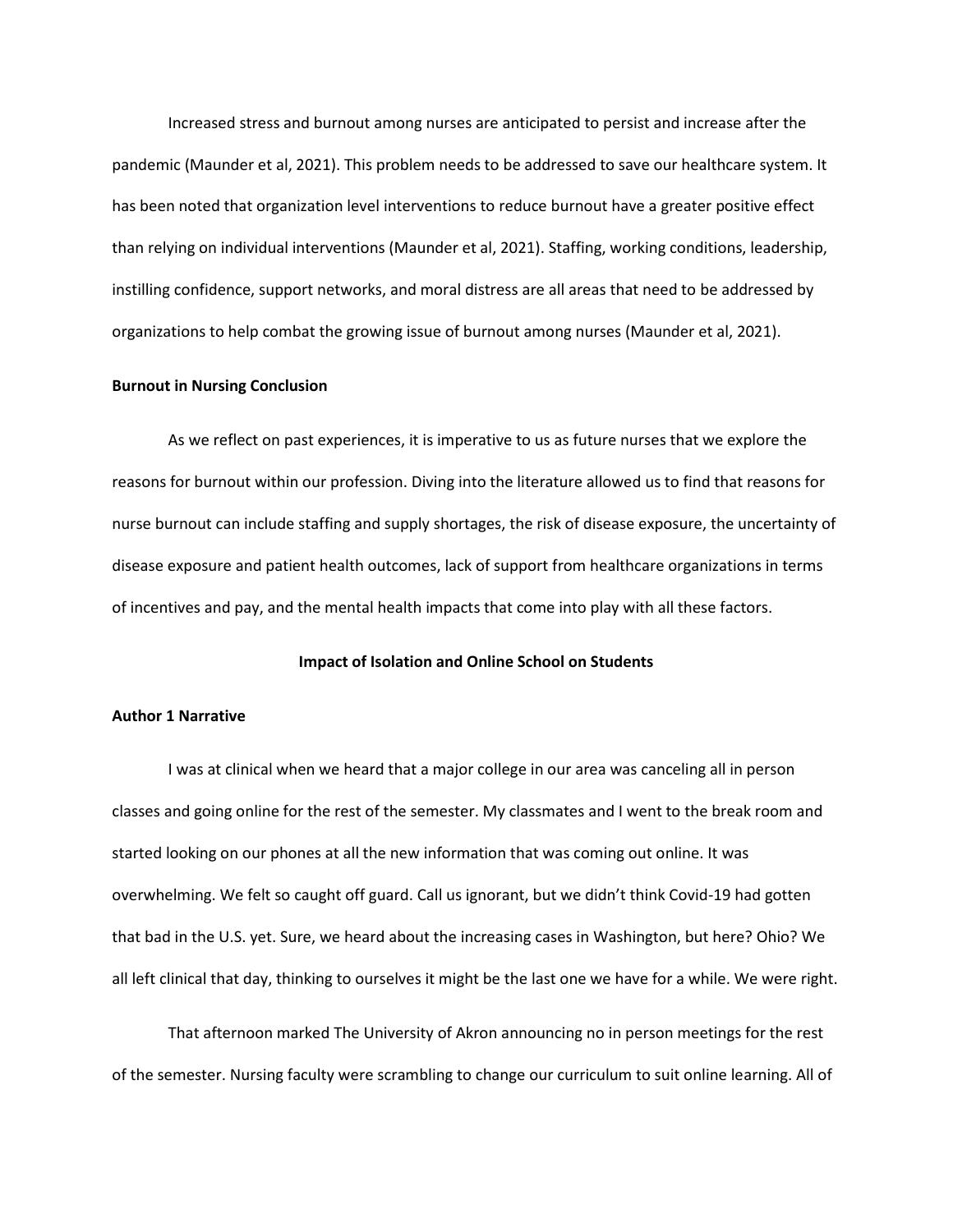our classes were over video, and all our clinical hours were now completed with virtual simulations. No more hands-on practice in clinical or lab. In the blink of an eye, our reality was isolation from the rest of the world for the foreseeable future.

With my dad and brother both working from home, there was always someone listening to a lecture, on a work call, or in a live online class. This made it impossible to pay attention to any of my schoolwork. The motivation to continue to learn was not there; I felt completely separated from everyone and everything. I missed our clinicals every week, and the virtual simulations and reflection papers that took their place were mundane and lacked the hands-on aspect we need so badly in nursing school. The live online classes were missing the active participation; as soon as we got behind camera screens, we all felt shy to ask questions and engage. I felt out of touch with my peers who I leaned on to vent about issues and help me get through stressful times. I felt like I was learning a fraction of what I would have if we were in person still, both in lectures and skill experience.

Don't get me wrong, there were benefits. I could sleep in (a major plus as a college student and nightshift worker) and work at my own pace, get ahead when I wanted to. I did this often, as I truly had nothing else to do, and when I was doing nothing for too long, I felt worthless. I went on walks with my family almost every day to get out of the house, which helped me tremendously. Despite the benefits, I remember going to sleep every night, thinking I would have the same dull day to wake up to. I wanted my old life back, when I had a million places to go and not enough time in the day to get everything done. I wanted to be able to see my classmates again, and really feel like I was in college, getting my BSN, and developing the skills that would help me after I graduate.

#### **Author 2 Narrative**

I was in my second clinical rotation during the spring of 2020 when talk of the "Coronavirus" came about. It almost seemed unreachable to us, and I figured it was just a topic within the medical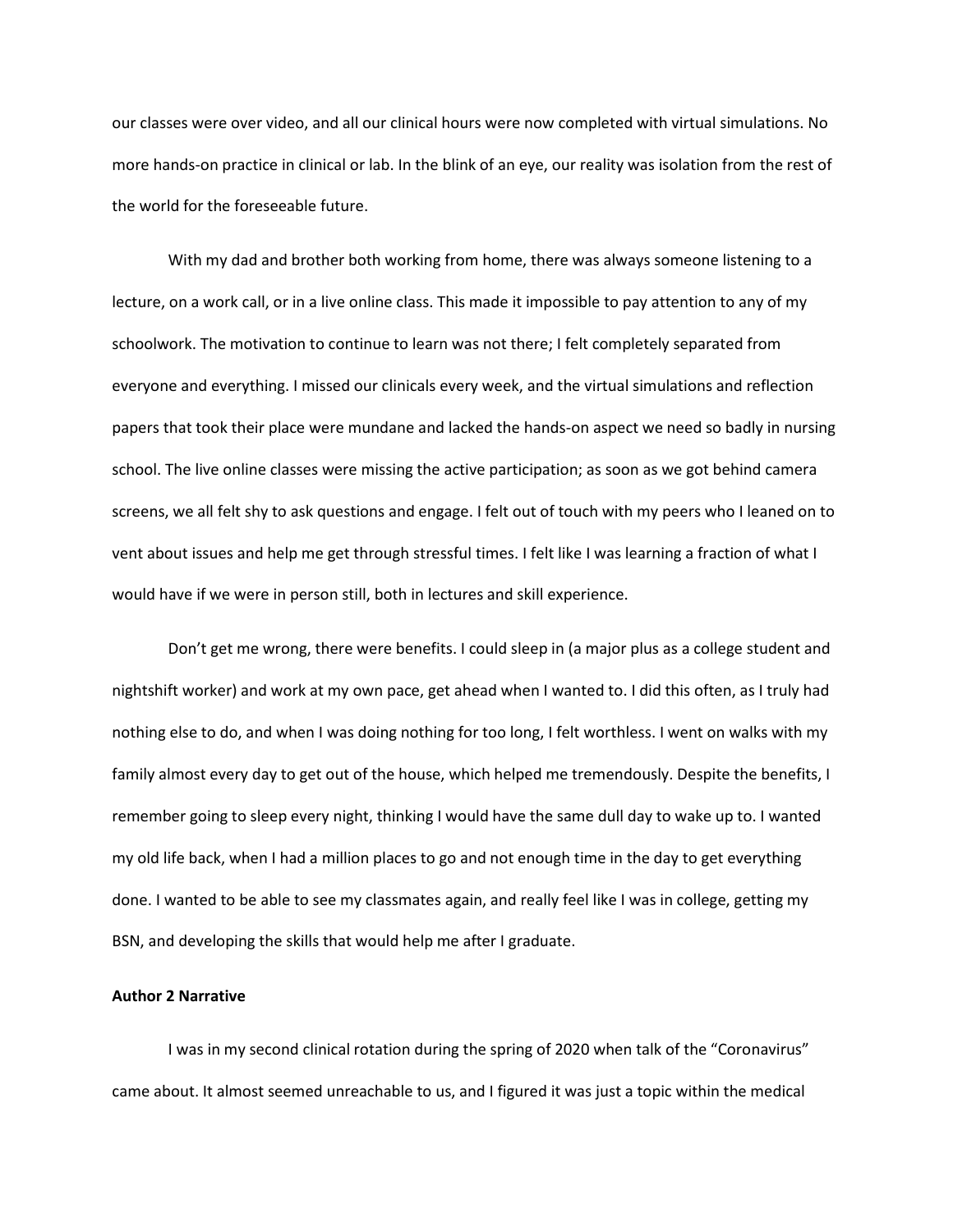setting due to its nature. I vividly remember one nurse saying, "your university will close soon." I thought nothing of it, engaging in this small talk as if it would pass by like any other news topic. Sure enough, that day during our lunch break, Ohio State University announced the transition into online instruction. We all knew The University of Akron was sure to follow. I went home after clinical, the day ending early as we were still in our first year and woke up from my nap-feeling not so refreshed due to this looming anxiety I felt to the news that the university was going online. Fueled with anxiety and the unknown, I called my mom and other nursing students to vent. What does this mean for us? What is next? Will we need to graduate a semester behind, as we are losing this one to the virus? It was almost selfish of me to think about my own academic advancement. However, I did not know any better. I cannot blame myself for not knowing how to think or react to this. Of course, no one knew the answers, but I felt a sense of comfort knowing we were all in it together. Reflecting, it feels like a lifetime ago. I have grown accustomed to the life of online lectures and meetings.

Naturally, I worried about my experience and my technical skills. To complete patient care on an online simulation was obviously not as productive as being in the hospital setting. To be honest, if I did not get the simulation "correct" on my first attempt, I would complete it again and just look at what I was supposed to do to pass. We were docked for things such as introducing ourselves before washing our hands or washing our hands before asking about allergies. It seemed bizarre. In real life, this small switch of tasks is not an issue. These online simulations became second nature to me, and I just simply clicked through to get the passing score, instead of truly engaging.

I could not engage as much as I tried. I aim to be transparent about this lack of motivation and drive to learn because I lost the setting that I thrive the most in- interacting with peers, professors, patients, and other staff within the units. The stress of this new way of learning, combined with the isolation from my friends and family, was unprecedented. With this understanding, we hope to explore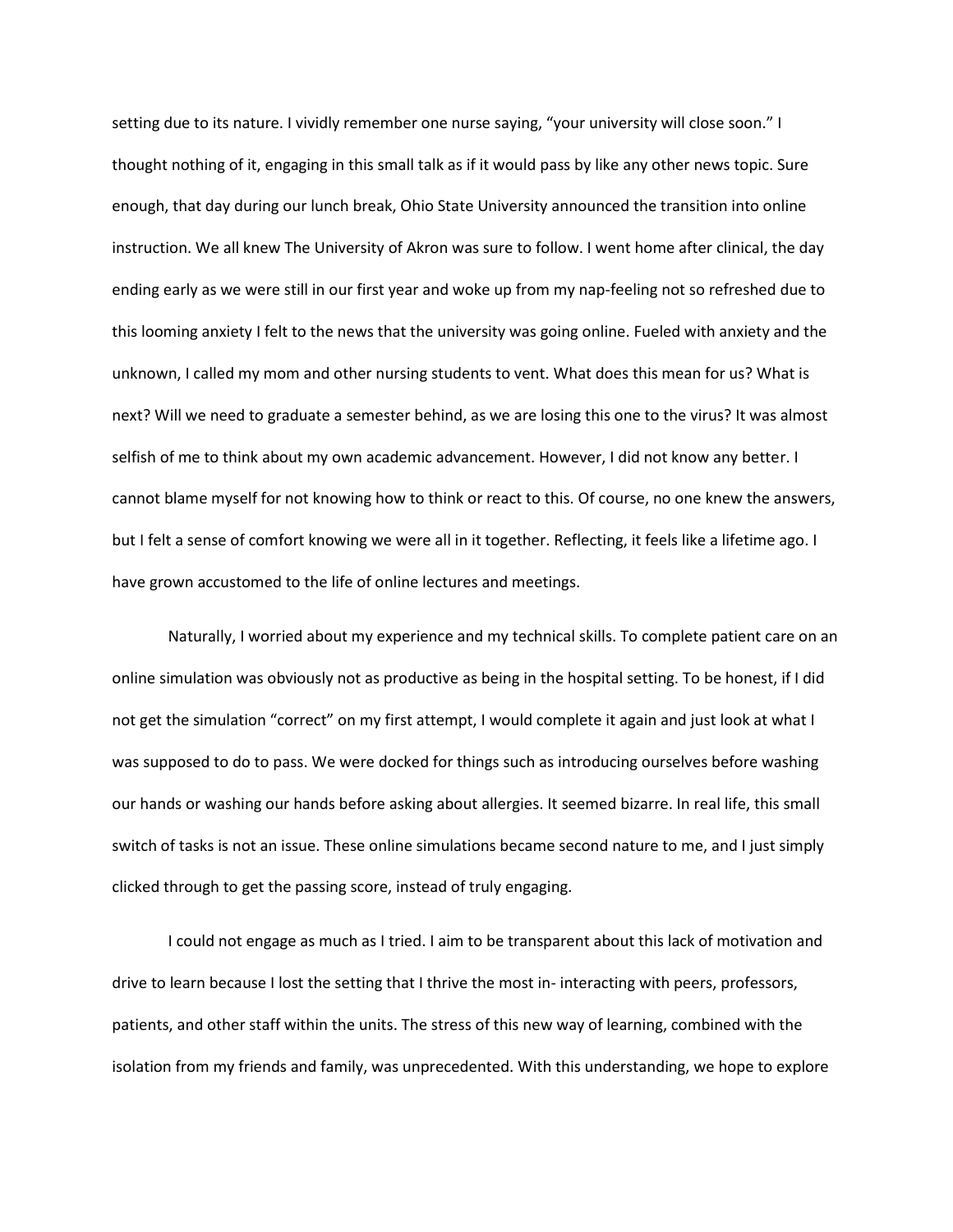the effects of the instant transition into this, seemingly "normal" now, new way of life and learning to become nurses.

## **Impact of Isolation and Online School on Students Research Question**

We are two nursing students who had a major change in our lives when the initial social isolation and lockdown happened in March of 2020. One of the most difficult adjustments was the abrupt transition from in person classes to online learning. We felt changes in our mental health and learning outcomes as a result. We investigated the following question further, putting focus on words such as "mental health impacts," "nursing students," "remote learning," and "quarantine" through scholarly research: How did social isolation related to online classes affect learning outcomes and mental health of college students during the 2020 Covid-19 lockdown?

## **The Move to Social Isolation and Online Learning**

Public health care professionals urged people to stay inside and isolate themselves to flatten the curve. It was March 2020, and the U.S. was under stay-at-home orders with nightly curfews. School closures were shown to be one of the most efficient ways to lessen the spread of the virus (Hammerstein et al, 2021). Over 14 million college students transitioned from in person classes to online learning (Hess, 2020). Online learning is defined as a fully technologically based way to distribute, track, and manage classes over the internet (Bdair, 2020). Due to current technological advancements, students are able to engage in online lectures live or asynchronously and solve and submit work without having to meet with a professor face to face (Armstrong-Mensah, 2020). Before the pandemic, most colleges across the U.S. were utilizing technology to do things such as record lectures, take quizzes and exams, and submit assignments. When the pandemic hit, colleges and universities were required to go completely online, while still delivering the same level of education to their students (Bdair, 2020). Google Classroom, Zoom, WebEx, Microsoft Teams, and other online platforms were utilized to submit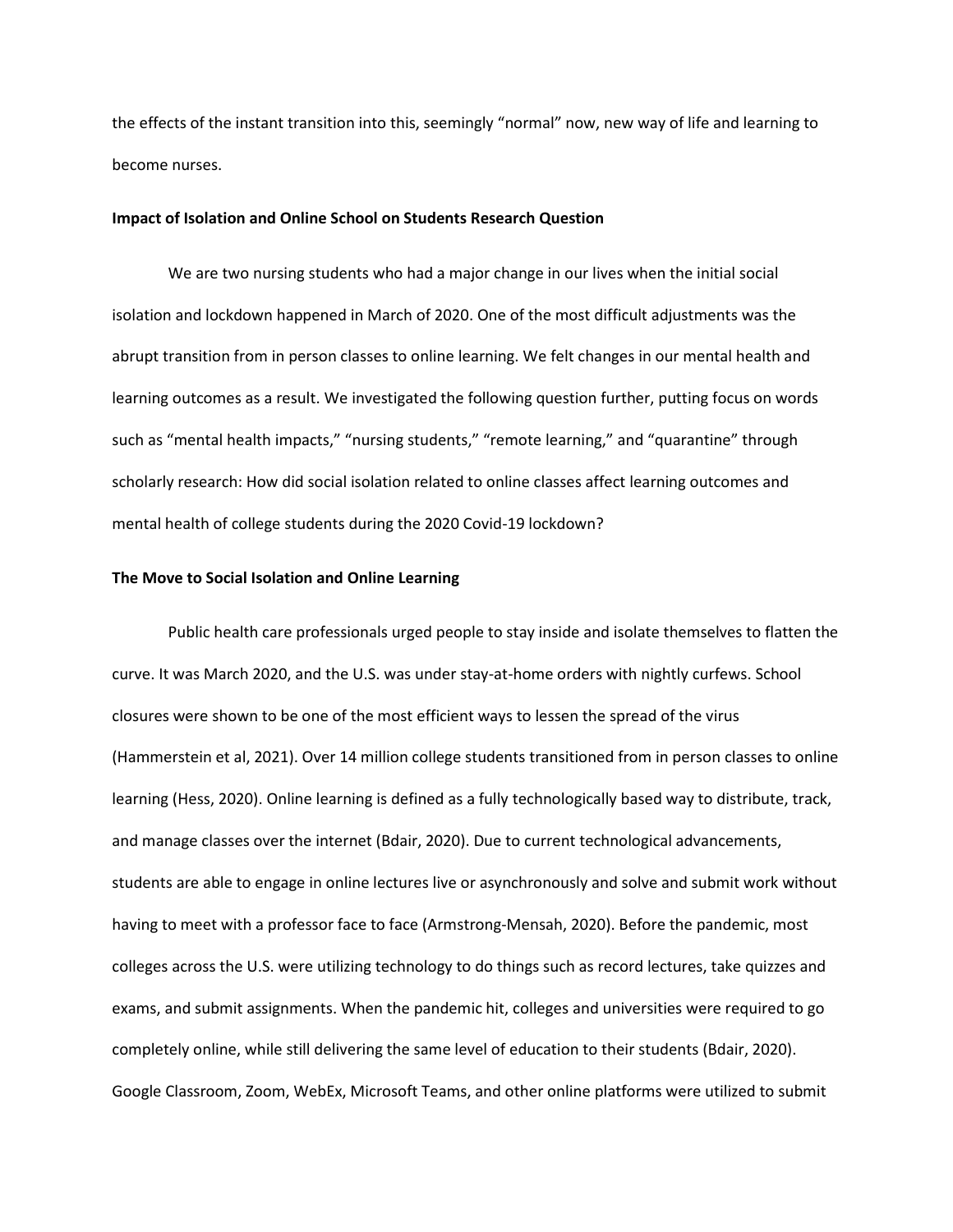work and engage in online discussion, which is essential for online learning (Suliman et al, 2021). Distance learning requires a start-up investment, as students need access to a laptop with a webcam, access to video conference applications, and a stable internet connection (Armstrong-Mensah, 2020).

## **Learning Outcomes: The Benefits**

Due to the unexpected pandemic, the transition from in-person learning to complete remote and online learning occurred. When students registered for the Spring 2020 semester, this type of learning was not something they signed up for (Suliman et al, 2021). However, a qualitative study that sampled 18 undergraduate nursing students showed positive impacts that Covid-19 online learning had on their education (Suliman et al, 2021). This study found that online learning improved their academic achievement and enhanced their evidence-based learning competences (Suliman et al, 2021). Online learning has been helpful to these students as they were able to learn at their own pace (Suliman et al., 2021).

Informal interviews with peers conducted by the authors showed that students cited many benefits of online learning when looking back on that time, all seemingly related to convenience. One student cites that she was happy to not have to have an hour of commute time every day to campus (M. Davidson, personal communication, February 2022). Another student recalls the "simplicity" in life at the time, as she felt so many of her prior responsibilities in life were now no longer there, and she had much more free time (M. Kristen, personal communication, February 2022).

In another study, over 711 students were surveyed to determine consequences of online learning during the pandemic (Filho et al, 2021). Ninety percent of respondents reported a notable change in their learning because of Covid-19 related shutdowns (Filho et al, 2021). Of these same respondents, 60% reported the positive impact online learning had on quality family time (Filho et al., 2021). Students had many things taken away from them at this time, the majority not being able to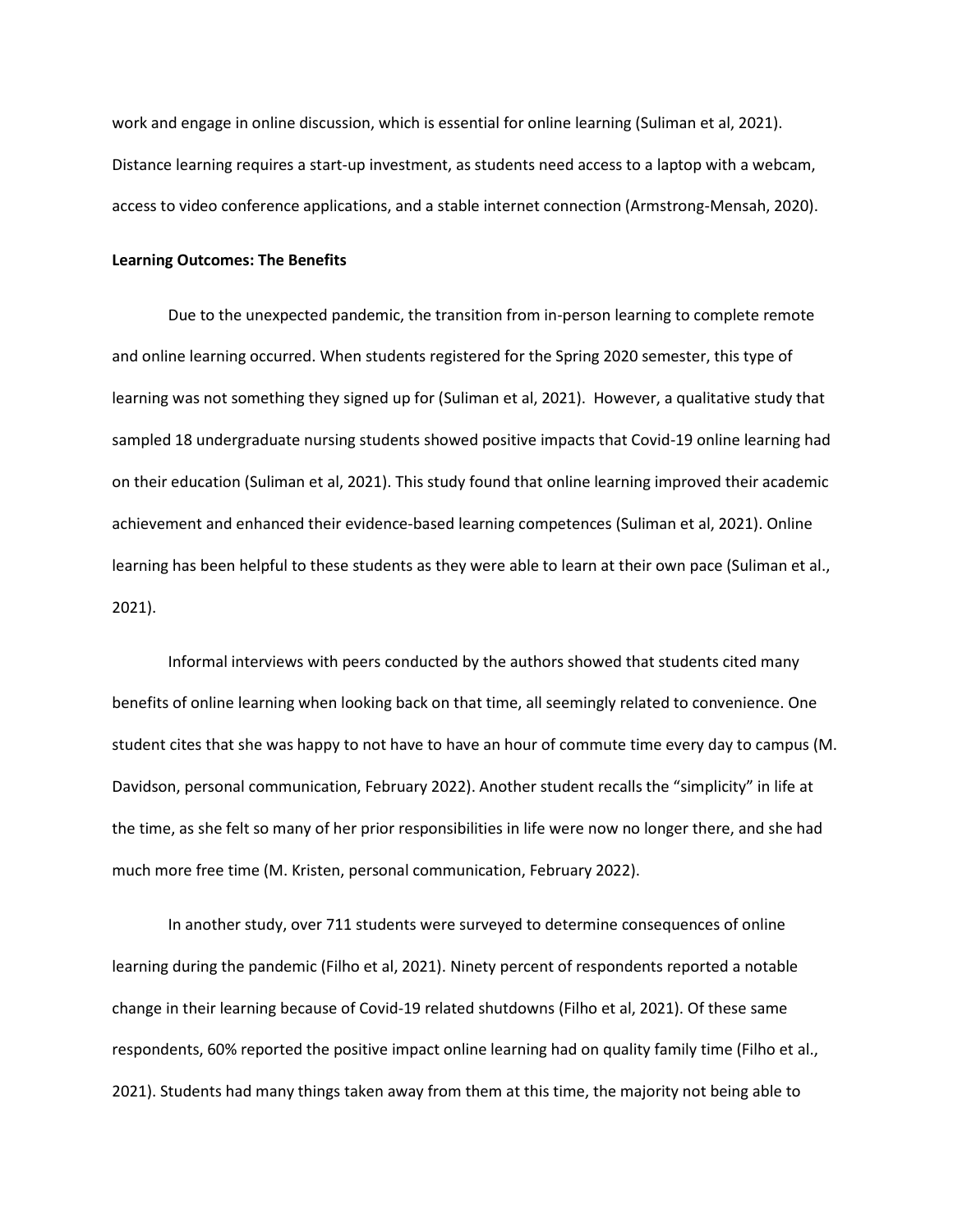work, go to school, or see friends (Filho et al., 2021). The ability for these students to have quality, positive family time significantly helped their mental health and overall view on the lockdown at the time. While beneficial in these aspects, this transition had its drawbacks as well and it is imperative that discussions on both ends are had.

#### **Learning Outcomes: The Costs**

Studies have shown that classroom experience is more beneficial than online learning, as students are able and more likely to clarify information and interact with their professor and classmates (Bdair, 2021). Evidence is proving that the encouragement students receive in the classroom cannot be replicated with online learning (Singh et al., 2021). Bdair (2021) conducted a qualitative study about student satisfaction with online learning. One of their participants, while overall moderately satisfied, stated, "I really missed the direct communication with colleagues, nurses, and instructors, and that's affecting my learning somehow" (Bdair, 2021, p.222).

A systematic literature review analyzing impacts of Covid-19 on student success showed unmistakable evidence that there were negative effects on students' academic achievements (Hammerstein et al., 2021). This study contributes a portion of the negative academic achievement on the lack of time that the students, teachers, and families had to prepare for remote learning (Hammerstein et al., 2021).

With the transition from in class learning to remote and online teaching, many aspects of nursing students' education were lost. One of these aspects was live simulation activities which were integral in developing communication skills (Wittenberg et al., 2021). The type of therapeutic communication nurses need is a skill that is not natural but must be taught and developed through education and practice (Wittenberg et al., 2021). From patient handoff to relaying information to patient and family, therapeutic communication is a skill that is integral to a Bachelor of Science in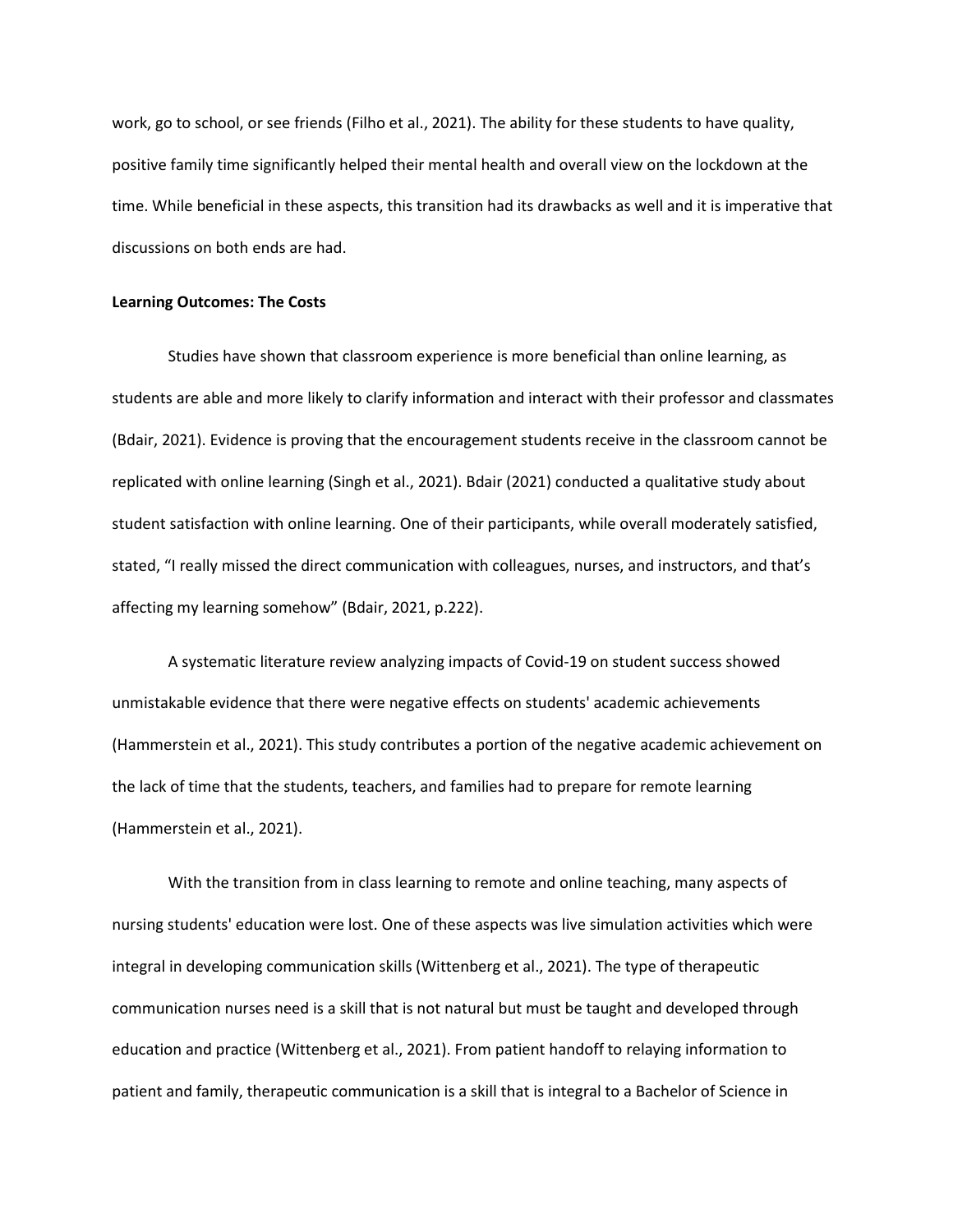Nursing program. Nursing faculty struggled with having to teach this skill online and not having the ability to practice it through student engagement and interaction (Wittenberg et al., 2021). There are currently no evidence-based health communication materials for remote learning for nursing students (Wittenberg et al., 2021). Tools for faculty to help teach evidence-based health communication are nonexistent (Wittenberg et al., 2021).

Another aspect nursing students missed while having to go remote were clinical hours that were completed in hospitals. To be an accredited school and have students graduate with minimum requirements, these hours were made up online with virtual simulations and/or coursework for many students (Wittenberg et al., 2021). When nursing students were asked about the virtual simulation experience, one student recalled, "It was pointless. They did not seem very real life based. We even ran out of new simulations, so we were required to do the same one's multiple times to get clinical hour credits. I know it set me back in my studies, having to miss all that hands-on clinical experience" (M. Kristen, personal communication, February 2022).

As nursing students faced these challenges, many shared thoughts on social media to share these experiences and explain the sheer difficulty that online schooling gives. In March of 2020, a nursing student shared on Instagram her personal account of how Covid-19 has affected her education. She stated: "The hospital I was assigned to this semester for clinical announced that they no longer want nursing students in their facility as a safety measure. For the past week faculty and students have been frantic in trying to find an alternative… to this sudden announcement… This news has been upsetting for my classmates and me, being that we want and need as much hands-on experience and lab time as we can… I am worried about what will happen to my education at this point" (Asia, BSN, RN, 2020). Many nursing students found comfort and camaraderie with sharing their views on social media, and Asia's account of this drastic shift is something that every college student can relate to.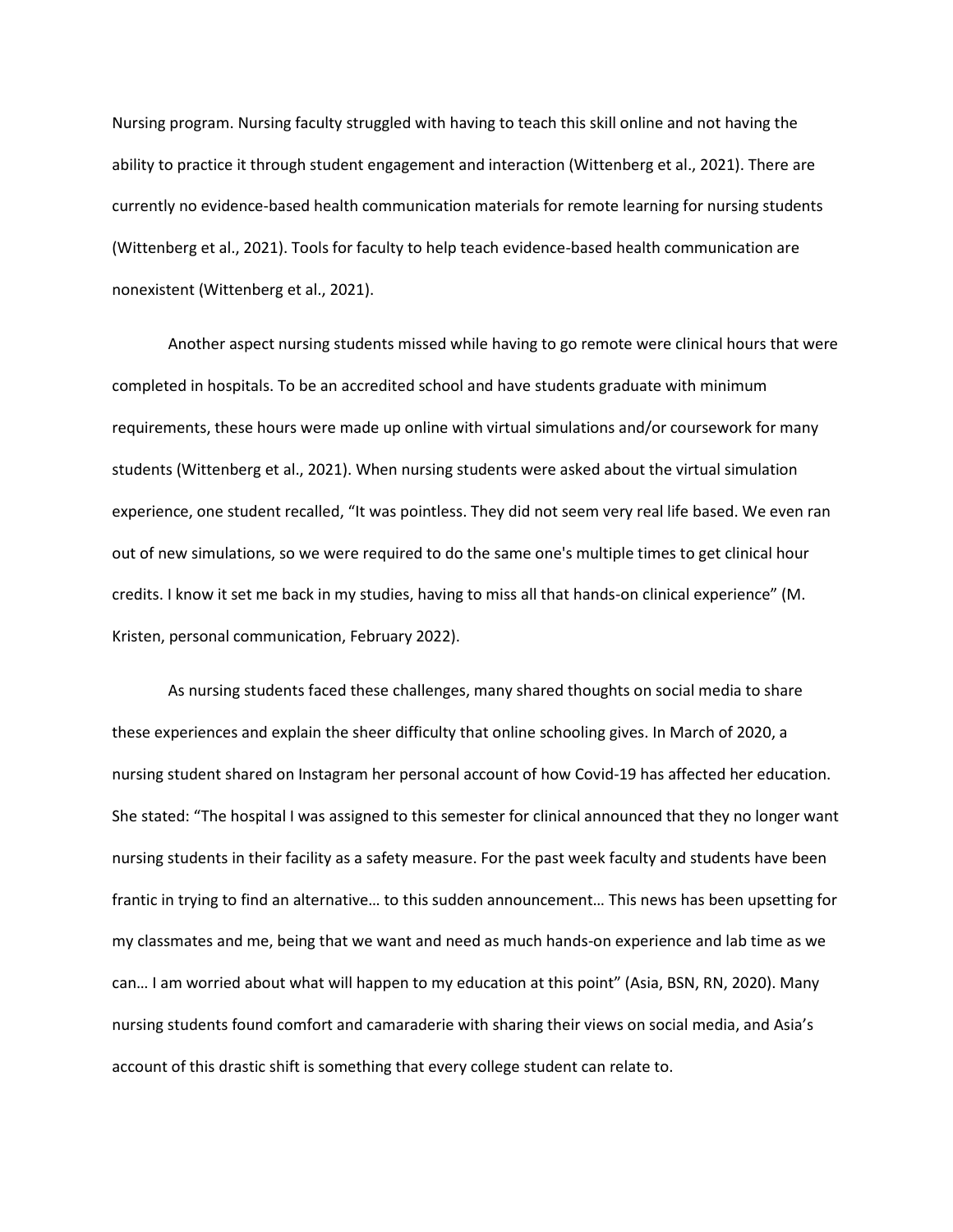#### **Social Media Use During Isolation**

As a result of the pandemic, there was a dramatic increase in overall social media usage in individuals. Pandya and Lodha conducted an academic review of current evidence regarding social media use during the Covid-19 pandemic lockdown (2021). There was a 50-70 percent increase in digital screen time during the Covid-19 lockdown (Pandya & Lodha, 2021). Some of this extra time can be attributed to online schooling, work meetings, and virtual family gatherings. The technology of the world came in handy during this time, as it was the only way to stay connected and feel less isolated from the outside world and helped the overall wellbeing of individuals when used in these ways. However, of the 50-70 percent increase in digital use, 50 percent of this time was spent on social media (Pandya & Lodha, 2021). Excessive social media usage is shown to have negative consequences on mental health, including psychological problems, emotional instability, and greater risk for anxiety and depression (Pandya & Lodha, 2021).

#### **Isolation Related to Mental Health**

The abrupt switch to online learning created major shocks to the lives of millions of college students across the country. Many college students were given just days to evacuate their dorms and figure out new living arrangements (Hess, 2020). The abruptness of university closings caused emotions such as fear, stress, and uncertainty among many students (Hess, 2020).

90% of college presidents stated that they were concerned about the mental health of their students during the Covid-19 crisis (Active Minds et al., 2020). The disruption and uncertainty of university closings was worrisome, especially since anxiety and depression rates have been increasing in university students (Active Minds et al., 2020). Many students reported minimal compassionate and regular communication from their university as a top stressor during Covid-19. With this came uncertainty on where to turn for much needed mental health support (Active Minds et al., 2020).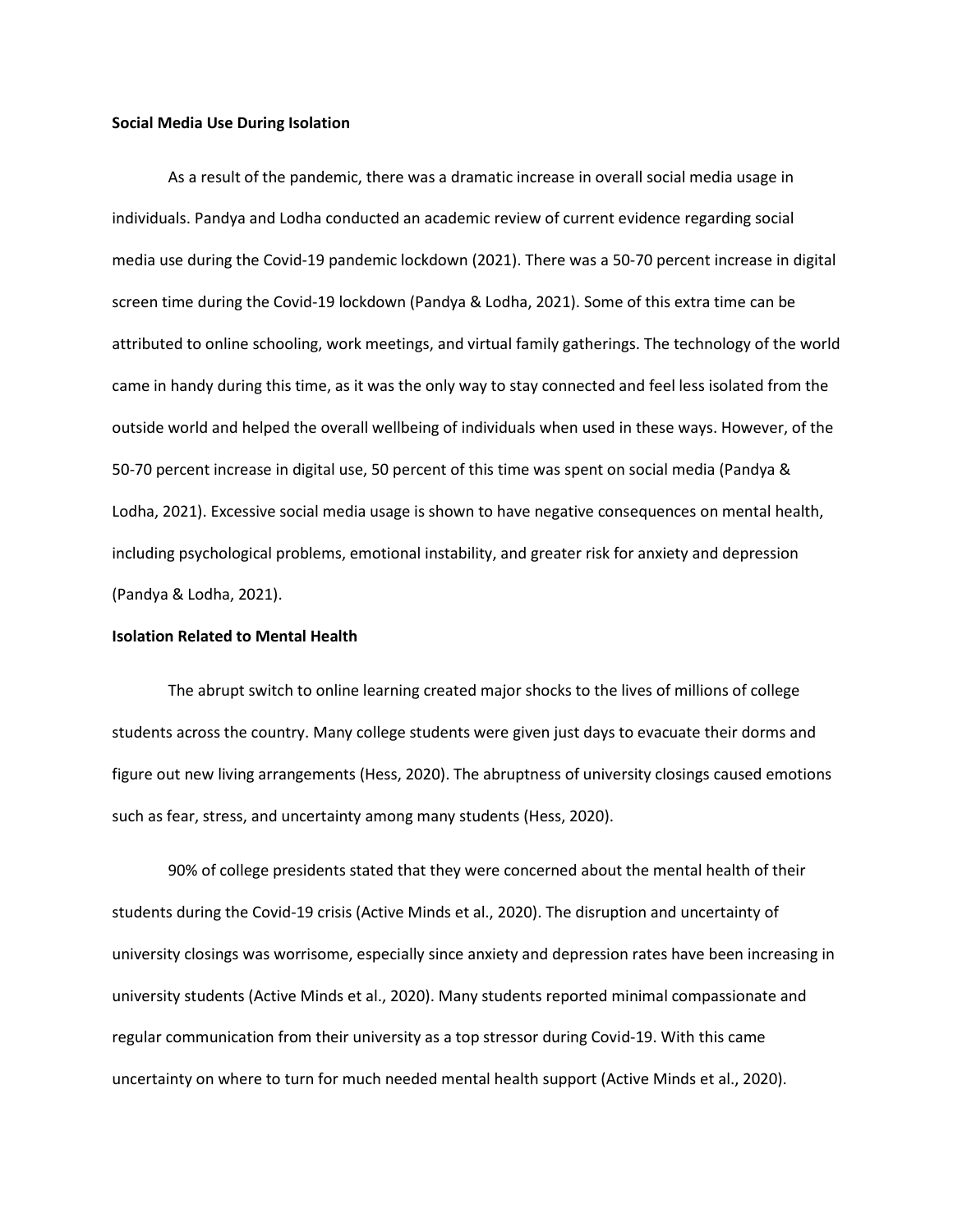A qualitative study surveying nursing students about their experience with online learning showed that all students surveyed expressed fear and worry related to their education with the current climate (Suliman et al., 2021). Students felt terrified of how they would achieve decent grades, and considered dropping out (Suliman et al., 2021). Students also cited increased stress related to equipment needed for online learning, as many found themselves having to upgrade Wi-Fi and buy printers and laptops to keep up with the online schooling that they felt rushed into (Suliman et al., 2021).

As discussed above, many universities are "home" to students as they navigate their studies and future career. With this sudden loss of university resources came a huge strain on students who relied on such resources, including but not limited to housing, food, counseling services, affordable or free access to healthcare services, affordable or free fitness centers, and an overall sense of community. In a blog post published by Active Minds, a few universities were highlighted for their quick response to this loss of resources for their students. Kent State University in Kent, Ohio-among other universities around the country- moved their typically in-person services of intakes, counseling, and medication management to phone and video platforms, ensuring that students in need of these services continued to receive them (Horne, 2020). They implemented a program providing funds for students in need of clothing, food, and shelter. They also continued to pay all university-employed students whose shifts were lost due to university closure. Finally, they distributed refunds. Refunds from Kent State amounted to over \$14 million for housing, meal plans, and parking fees that were no longer useful to those who purchased them (Horne, 2020). Santa Monica College in California also implemented a food security program, in which seven meals were delivered weekly to hundreds of students who were food insecure. The reimbursement of resources and support to students from the very universities that they invested a lot of time and money into was vital, and it is important to highlight these actions as we explore their impact.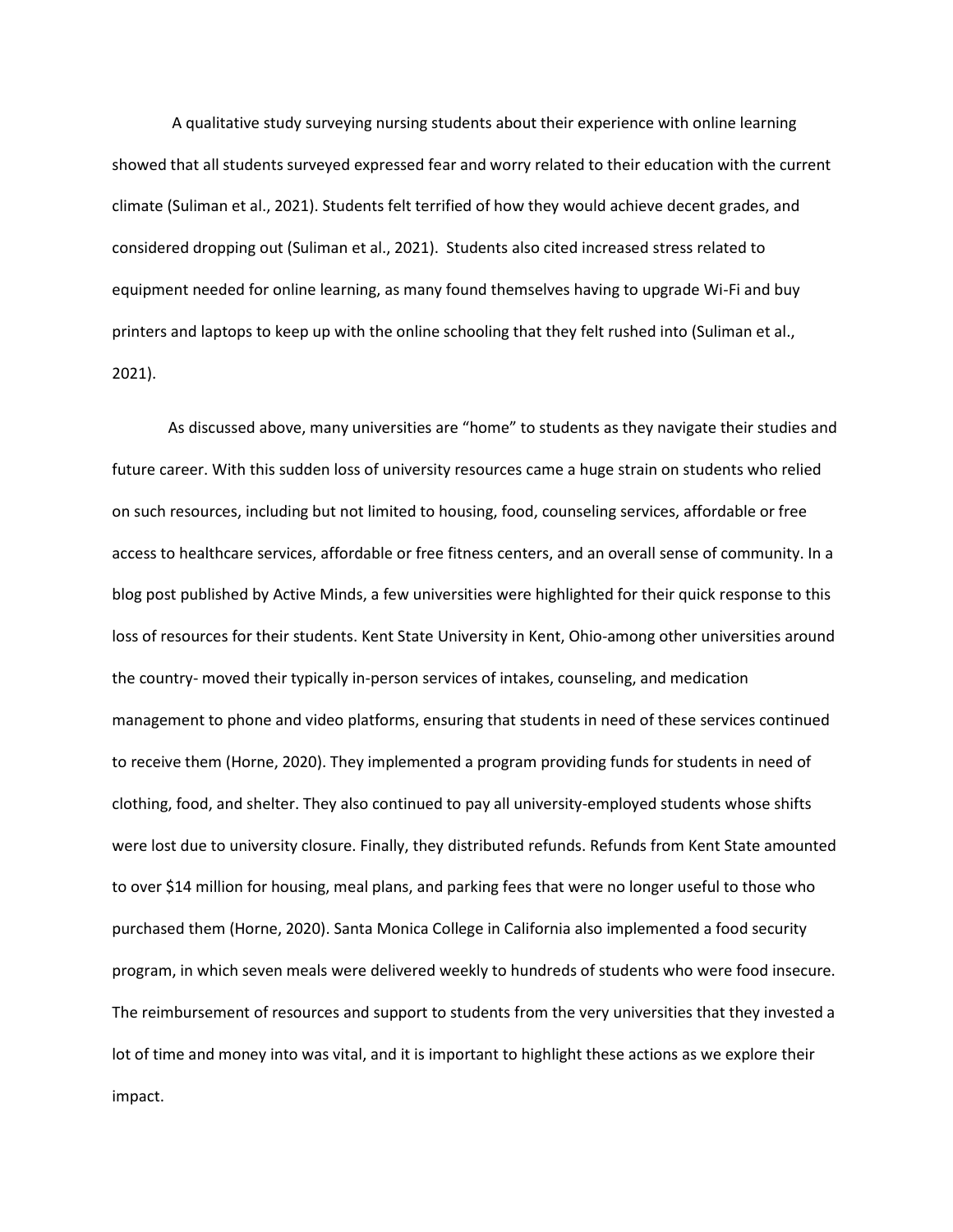#### **Online Learning Conclusion**

No matter the "convenience" aspect of virtual learning, there was a major gap in education during the Covid-19 isolation period. Technology has come a long way to allow college students to get an education online, but nothing will compare to the skills and experiences received when in person, face to face with classmates and professors. Covid-19 required virtual learning, which was an excellent option, as the alternative for many could have been a halt in education completely. From this period, many students and professors learned how to be successful at virtual learning and established a routine. New skills were learned related to using technology, which is highly beneficial as our world is so reliant on technology today. We challenge colleges and universities to not forget these skills and use them when appropriate. However, we also challenge them to appreciate the immeasurable benefits students receive from having face to face classes. The relationships built through in person classes are hard to replicate through a computer screen, and communication skills and hands-on experience, no matter how much we continue to develop current technology, will not be able to be replicated.

#### **Summary**

To live through a major historical and traumatic event has allowed us, especially as nursing students, to learn a lot about ourselves and the impacts of the Covid-19 pandemic on our personal and professional lives. As we reflected on our experiences within vaccine hesitancy, nursing burnout, and isolation related to online schooling, we were able to navigate our thoughts and feelings as well as be transparent about them. We independently wrote about our own experiences in our own time and found that we shared many of the same feelings. These shared emotions and encounters within our community regarding these three themes gave us the drive to dive into literature in a collaborative manner. With this, we found solid and credible evidence that validated our experiences as well as many other perspectives. As we discussed and questioned our community's reasons for feelings of hesitation about the Covid-19 vaccine, we learned that vaccine hesitancy can be attributed to the culture of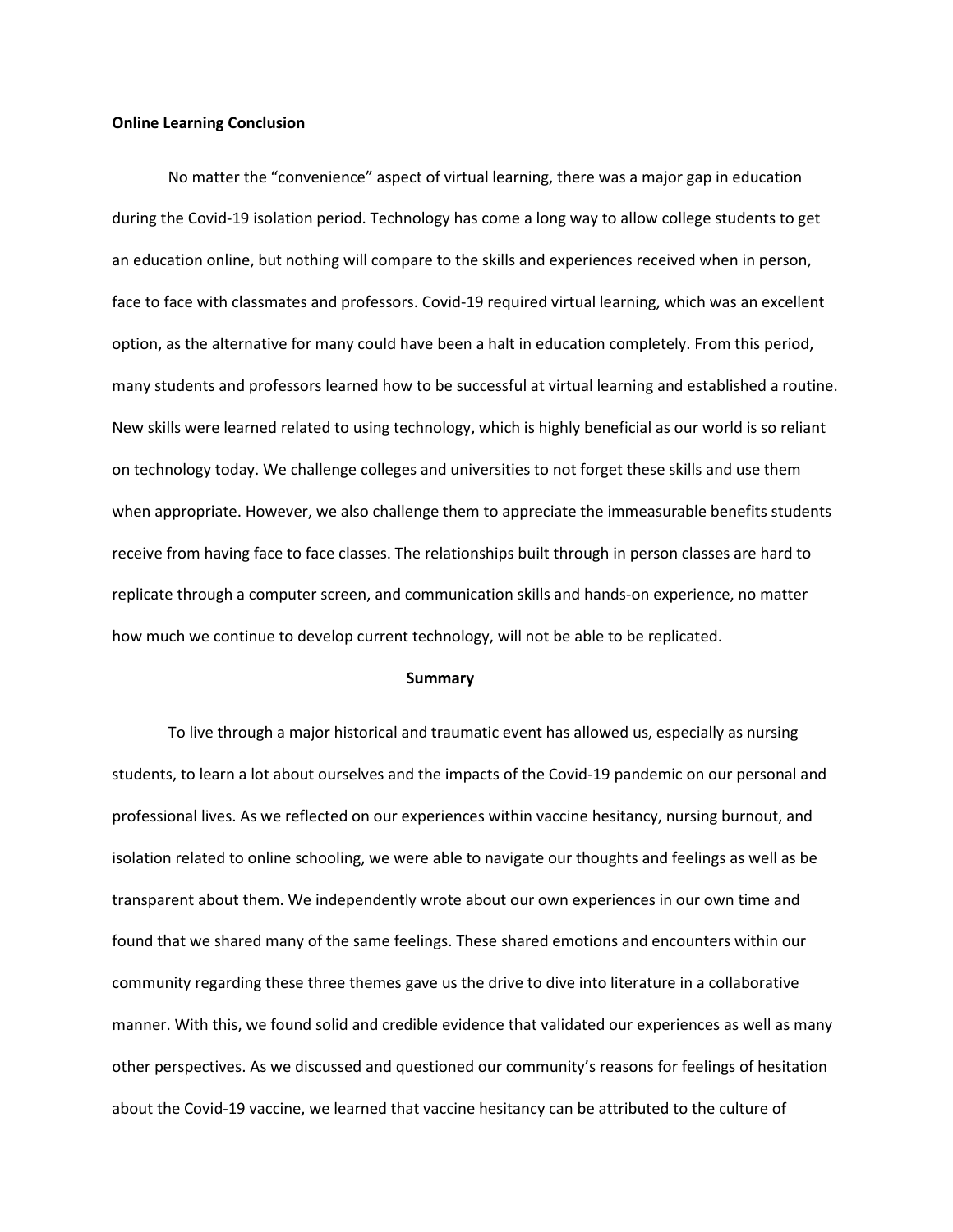widespread public misinformation and the politics that the United States possesses. In terms of healthcare worker burnout, the uncertainty of the virus itself, the lack of knowledge about and tools against Covid-19, the staffing crisis, and higher pay rates of travel positions all contributed. As healthcare workers ourselves, the exhaustion we feel combined with the mental exhaustion and isolation related to online courses on our education motivated us even further to investigate these themes. We worked productively, as a team, to explore these three different aspects of Covid-19 and its effects, as well as how they all affect one another.

As we researched our themes and the causes and impacts for each, we contemplated solutions that we can implement and advocate for. As future healthcare professionals, it is vital that we educate our community on vaccine effectiveness, as well as help facilitate proper and adequate research for those who choose to do so. Furthermore, we must learn how to overcome the challenges that we may face with the burnout that surrounds our profession. Advocating for systemic changes through legislation and educating ourselves and our peers on effective self-care are just a part of the solutions that we can implement. Related to online learning, we recognize that while convenient, the hands-on experience and presence of peer and instructor interaction is a vital part of our education system. As college graduates interested in going back to school eventually, we can advocate for, as well as seek out, education that we find the most worthwhile for our future careers.

Throughout this research, we found that we have remained motivated as partners in this process, regardless of the effects the pandemic had on us and our environment. To write about such themes was not an easy task, but as we researched these topics further, we truly got a grasp on how to discuss the impacts of the pandemic. Combining these personal and exceedingly difficult situations with studious research and teamwork both with each other and our respective faculty was very rewarding.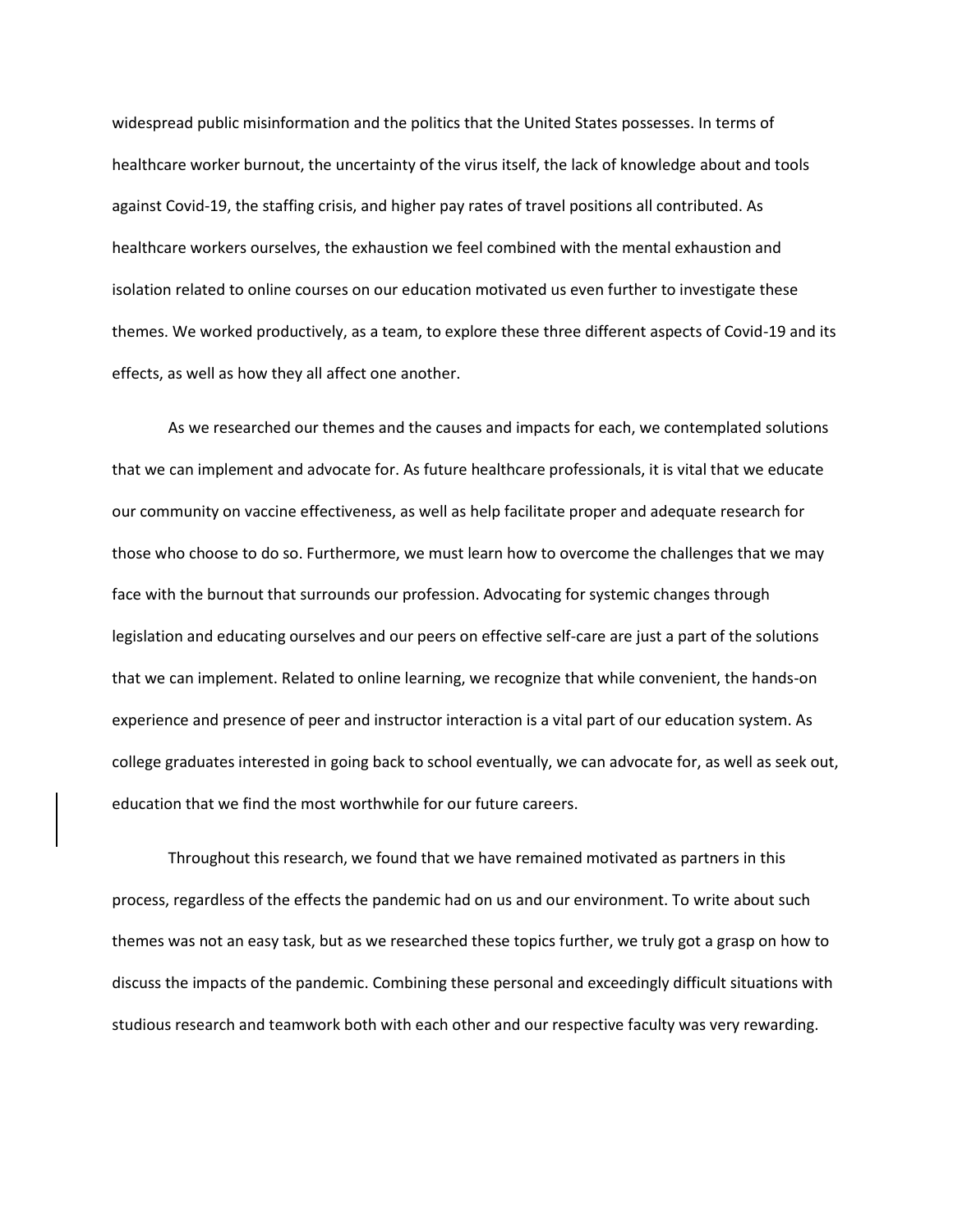## **References**

- Active Minds, et al. "Mental Health, Higher Education, and Covid-19- Strategies for Leaders to Support Campus Well-Being." American Council on Education, 2020. [Mental-Health-Higher-Education-](https://www.acenet.edu/Documents/Mental-Health-Higher-Education-Covid-19.pdf)[Covid-19.pdf \(acenet.edu\)](https://www.acenet.edu/Documents/Mental-Health-Higher-Education-Covid-19.pdf)
- Al, A. R., Maneze, D., Everett, B., Montayre, J., Villarosa, A. R., Dwekat, E., & Salamonson, Y. (2022). COVID‐19 vaccination intention in the first year of the pandemic: A systematic review. *Journal of Clinical Nursing (John Wiley & Sons, Inc.)*, *31*(1/2), 62–86[. https://doi-](https://doi-org.ezproxy.uakron.edu:2443/10.1111/jocn.15951)

[org.ezproxy.uakron.edu:2443/10.1111/jocn.15951A](https://doi-org.ezproxy.uakron.edu:2443/10.1111/jocn.15951)rmstrong-Mensah, E., Ramsey-White, K.,

Yankey, B., & Self-Brown, S. (2020). Covid-19 and distance learning: Effects on Georgia State University School of Public Health students. *Frontiers in Public Health*, *8*.

<https://doi.org/10.3389/fpubh.2020.576227>

- Asia, BSN, RN [\[@nurse.asia](mailto:@nurse.asia)]. (12, March 2020). "*How COVID-19 has been affecting my education."* Instagram.
- The Associated Press. (2021, September 3). *U.S. hospitals hit with nurse staffing crisis as pandemic rages on*. NBCNews. Retrieved January 10, 2022, from [https://www.nbcnews.com/health/health](https://www.nbcnews.com/health/health-news/u-s-hospitals-hit-nurse-staffing-crisis-pandemic-rages-n1278465)[news/u-s-hospitals-hit-nurse-staffing-crisis-pandemic-rages-n1278465](https://www.nbcnews.com/health/health-news/u-s-hospitals-hit-nurse-staffing-crisis-pandemic-rages-n1278465)
- Besio, K. (2020). Autoethnography. *International Encyclopedia of Human Geography*, 243–247. <https://doi.org/10.1016/b978-0-08-102295-5.10160-x>
- Bdair, I. A. (2021). Nursing students' and faculty members' perspectives about online learning during COVID-19 pandemic: A qualitative study. *Teaching and Learning in Nursing*, *16*(3), 220–226. <https://doi.org/10.1016/j.teln.2021.02.008>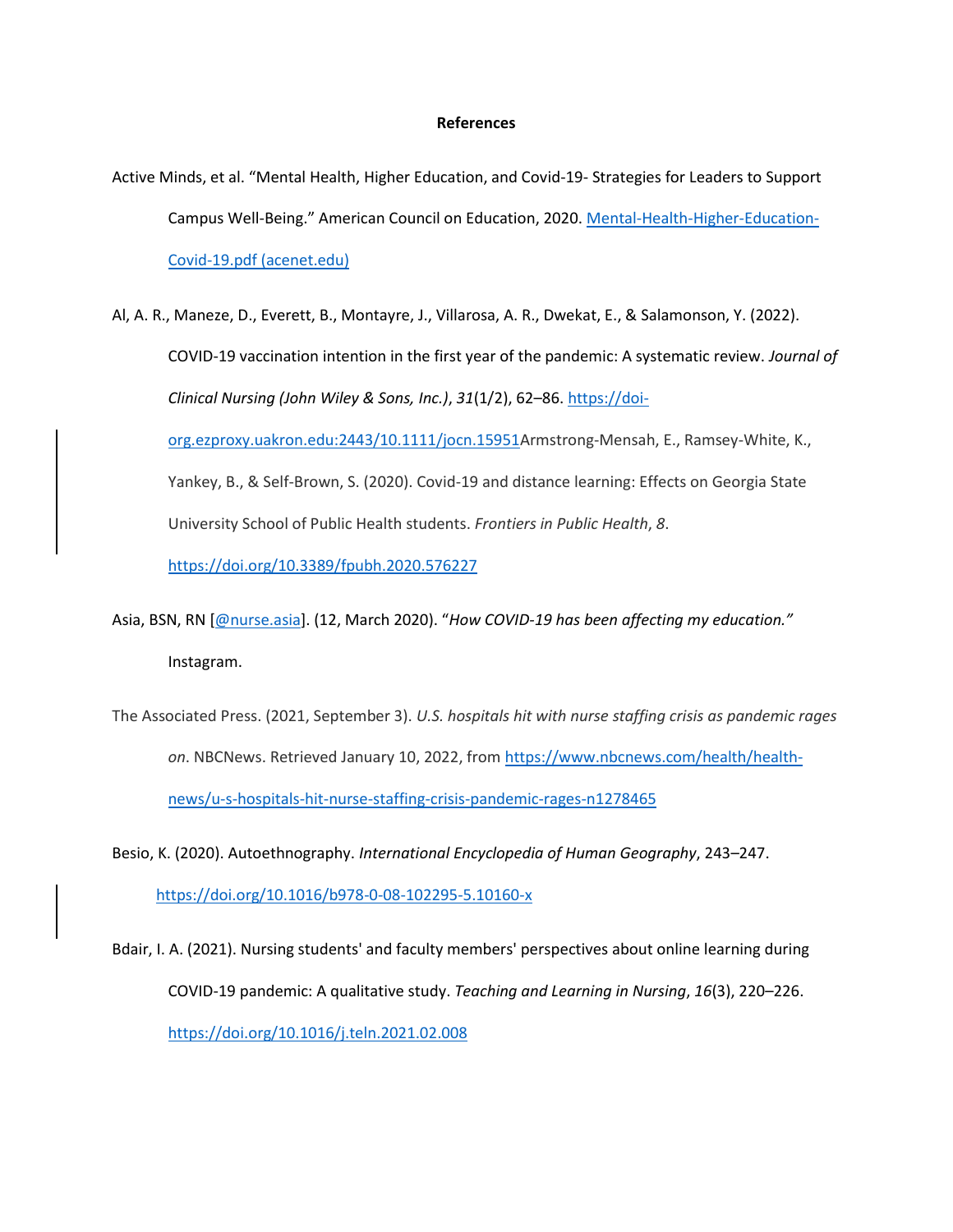Centers for Disease Control and Prevention. (2022). *CDC Covid Data tracker*. Centers for Disease Control and Prevention. Retrieved January 9, 2022, from [https://covid.cdc.gov/covid-data](https://covid.cdc.gov/covid-data-tracker/#datatracker-home)[tracker/#datatracker-home](https://covid.cdc.gov/covid-data-tracker/#datatracker-home)

Centers for Disease Control and Prevention. (2021, November 3). *How to address COVID-19 vaccine misinformation*. Centers for Disease Control and Prevention. Retrieved January 9, 2022, from [https://www.cdc.gov/vaccines/covid-19/health-departments/addressing-vaccine](https://www.cdc.gov/vaccines/covid-19/health-departments/addressing-vaccine-misinformation.html)[misinformation.htmlC](https://www.cdc.gov/vaccines/covid-19/health-departments/addressing-vaccine-misinformation.html)hen, A., & Bebinger, M. (2020, April 3). *Bringing home something deadly: How health workers are isolating from their families*. WBUR. Retrieved January 22, 2022, from [https://www.wbur.org/news/2020/04/03/bringing-home-something-deadly-how-health-workers](https://www.wbur.org/news/2020/04/03/bringing-home-something-deadly-how-health-workers-are-isolating-from-their-families)[are-isolating-from-their-families](https://www.wbur.org/news/2020/04/03/bringing-home-something-deadly-how-health-workers-are-isolating-from-their-families)

Dubov, A., Distelberg, B. J., Abdul-Mutakabbir, J. C., Beeson, W. L., Loo, L. K., Montgomery, S. B., Oyoyo, U. E., Patel, P., Peteet, B., Shoptaw, S., Tavakoli, S., & Chrissian, A. A. (2021). Predictors of COVID-19 vaccine acceptance and hesitancy among healthcare workers in southern California: Not just "anti" vs. "pro" vaccine. *Vaccines*, *9*(12). [https://doi-](https://doi-org.ezproxy.uakron.edu:2443/10.3390/vaccines9121428)

[org.ezproxy.uakron.edu:2443/10.3390/vaccines9121428](https://doi-org.ezproxy.uakron.edu:2443/10.3390/vaccines9121428)

Fichtel, C., & Kaufman, S. (2020, March 31). *Fearing covid-19 spread to families, health care workers selfisolate at home*. NBCNews.com. Retrieved January 27, 2022, from [https://www.nbcnews.com/health/health-news/fearing-covid-19-spread-families-health-care](https://www.nbcnews.com/health/health-news/fearing-covid-19-spread-families-health-care-workers-self-isolate-n1171726)[workers-self-isolate-n1171726](https://www.nbcnews.com/health/health-news/fearing-covid-19-spread-families-health-care-workers-self-isolate-n1171726)

Filho, W., Wall, T., Rayman-Bacchus, L., Mifsud, M., Pritchard, D. J., Lovren, V. O., Farinha, C., Petrovic, D. S., & Balogun, A.-L. (2021). Impacts of Covid-19 and social isolation on academic staff and students at universities: A cross-sectional study. *BMC Public Health*, *21*(1). <https://doi.org/10.1186/s12889-021-11040-z>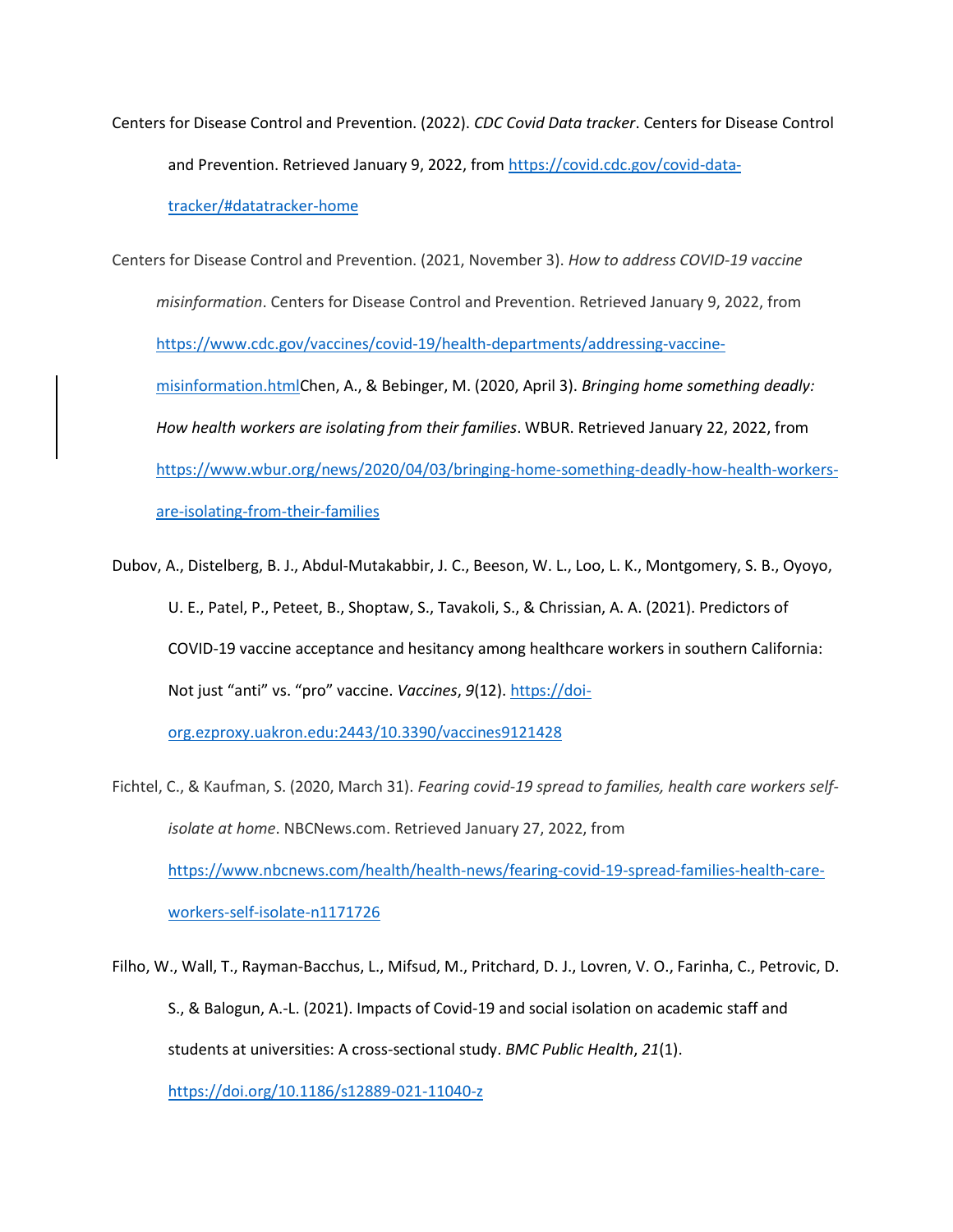- Fitzpatrick, S., & Ford, S. (2021, December 8). *Understaffed hospitals struggle with Covid surge among unvaccinated*. NBCNews. Retrieved January 10, 2022, from [https://www.nbcnews.com/health/health-news/understaffed-hospitals-struggle-deal-covid](https://www.nbcnews.com/health/health-news/understaffed-hospitals-struggle-deal-covid-surge-unvaccinated-rcna7858)[surge-unvaccinated-rcna7858](https://www.nbcnews.com/health/health-news/understaffed-hospitals-struggle-deal-covid-surge-unvaccinated-rcna7858)
- Frush, K., Lee, G., Wald, S. H., Hawn, M., Krna, C., Holubar, M., Beatty, D., Chawla, A., Pinsky, B. A., Schilling, L., & Maldonado, Y. (2021). Navigating the COVID-19 pandemic by caring for our health care workforce as they care for our patients. *NEJM Catalyst*, *2*(1).

<https://doi.org/10.1056/cat.20.0378>

- Hammerstein, S., König, C., Dreisörner, T., & Frey, A. (2021). Effects of COVID-19-related school closures on student achievement: A systematic review. *Frontiers in Psychology*, *12*, 746289. <https://doi.org/10.3389/fpsyg.2021.746289>
- Hess, A. (2020, March 26). *How coronavirus dramatically changed college for over 14 million students*. CNBC. Retrieved January 21, 2022, from [https://www.cnbc.com/2020/03/26/how-coronavirus](https://www.cnbc.com/2020/03/26/how-coronavirus-changed-college-for-over-14-million-students.html)[changed-college-for-over-14-million-students.html](https://www.cnbc.com/2020/03/26/how-coronavirus-changed-college-for-over-14-million-students.html)
- Horne, Laura. (2020, April 20). *Supporting a healthy campus community during COVID-19.* Active Minds Blog. Retrieved January 24, 2022, fro[m https://www.activeminds.org/blog/supporting-a](https://www.activeminds.org/blog/supporting-a-healthy-campus-community-during-covid-19/)[healthy-campus-community-during-covid-19/.](https://www.activeminds.org/blog/supporting-a-healthy-campus-community-during-covid-19/)
- Iyer, V. (2021, May 5). *Herd immunity: What is it and why it's important*. Allina Health. Retrieved January 9, 2022, fro[m https://www.allinahealth.org/healthysetgo/prevent/herd-immunity-what-it-is](https://www.allinahealth.org/healthysetgo/prevent/herd-immunity-what-it-is-and-why-its-important)[and-why-its-important](https://www.allinahealth.org/healthysetgo/prevent/herd-immunity-what-it-is-and-why-its-important)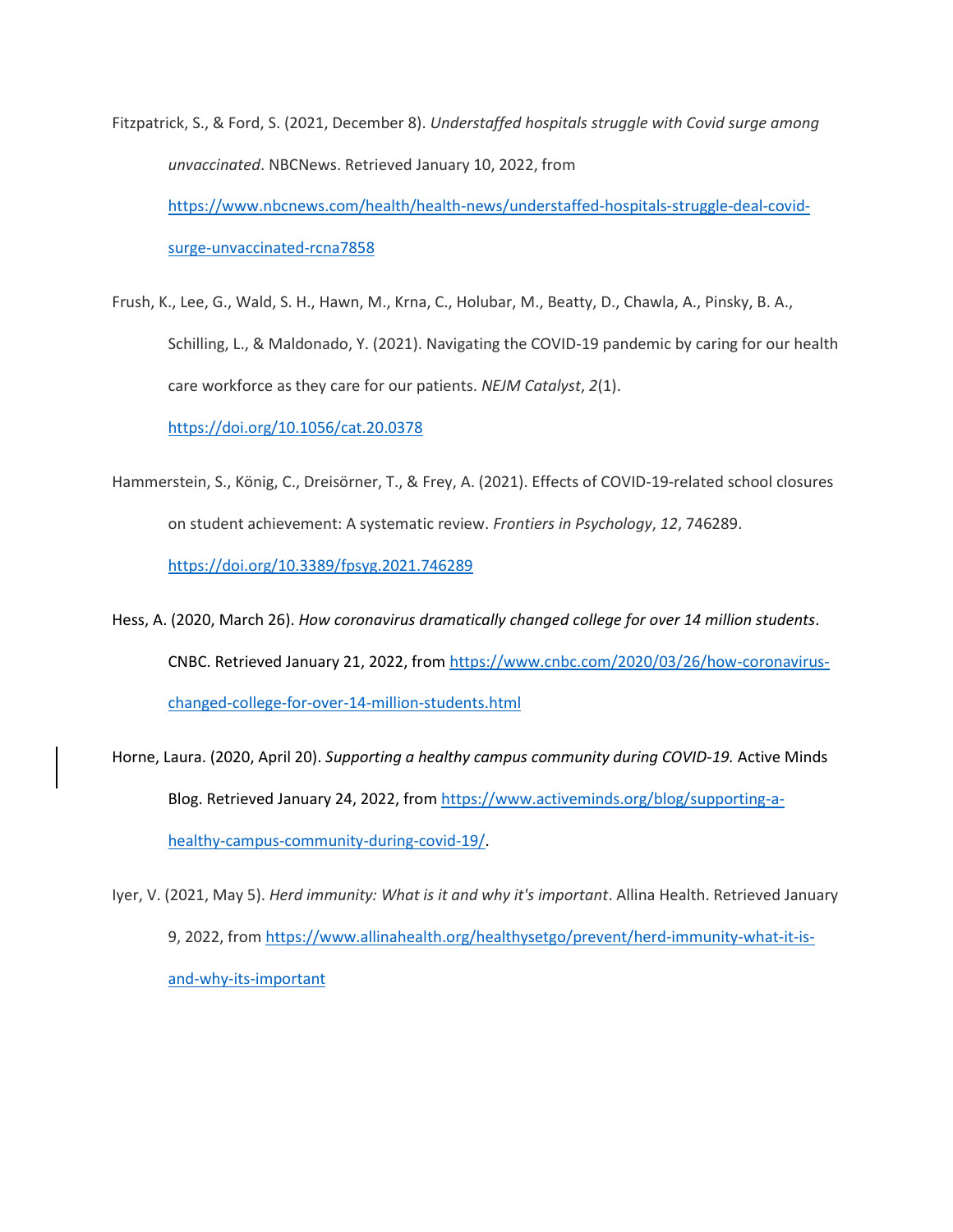Janeway, D. (2020). The role of psychiatry in treating burnout among nurses during the Covid-19 pandemic. *Journal of Radiology Nursing*, *39*(3), 176–178.

<https://doi.org/10.1016/j.jradnu.2020.06.004>

Kelen, G., & Maragakis, L. (2021, September 23). *Covid-19 vaccines: Myth versus fact*. Johns Hopkins Medicine. Retrieved January 9, 2022, from [https://www.hopkinsmedicine.org/health/conditions-and-diseases/coronavirus/covid-19-](https://www.hopkinsmedicine.org/health/conditions-and-diseases/coronavirus/covid-19-vaccines-myth-versus-fact)

[vaccines-myth-versus-fact](https://www.hopkinsmedicine.org/health/conditions-and-diseases/coronavirus/covid-19-vaccines-myth-versus-fact)

Klimek Yingling, J. (2021). Rationing evidence-based nursing practice: Considering a resource-based approach. *OJIN: The Online Journal of Issues in Nursing*, *26*(1).

<https://doi.org/10.3912/ojin.vol26no01ppt62>

- Kreps, S. E., & Kriner, D. L. (2021). Factors influencing Covid-19 vaccine acceptance across subgroups in the United States: Evidence from a conjoint experiment. *Vaccine*, *39*(24), 3250–3258. <https://doi.org/10.1016/j.vaccine.2021.04.044>
- Lockyer, B., Islam, S., Rahman, A., Dickerson, J., Pickett, K., Sheldon, T., Wright, J., McEachan, R., & Sheard, L. (2021). Understanding COVID‐19 misinformation and vaccine hesitancy in context: Findings from a qualitative study involving citizens in Bradford, UK. *Health Expectations*, *24*(4), 1158–1167.<https://doi-org.ezproxy.uakron.edu:2443/10.1111/hex.13240>
- Maunder, R. G., Heeney, N. D., Strudwick, G., Shin, H. D., O'Neill, B., Young, N., Jeffs, L. P., Barrett, K., Bodmer, N. S., Born, K. B., Hopkins, J., Jüni, P., Perkhun, A., Price, D. J., Razak, F., Mushquash, C. J., & Mah, L. (2021). Burnout in hospital-based healthcare workers during COVID-19. *Science Briefs of the Ontario COVID-19 Advisory Table*.<https://doi.org/10.47326/ocsat.2021.02.46.1.0>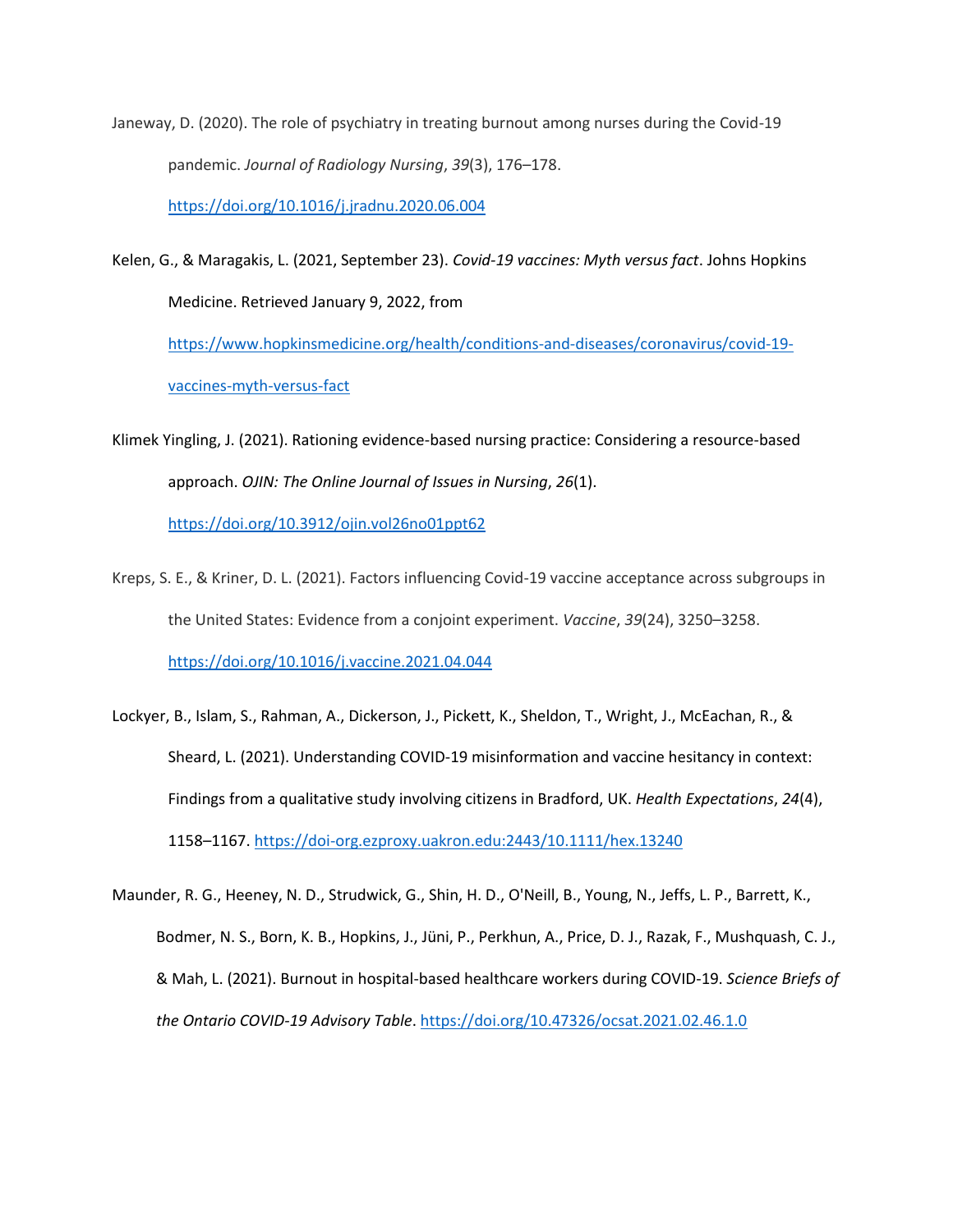Murphy, J. (2022, January 10). *Covid hospitalization hot spots across the U.S., in five charts*. NBCNews.com. Retrieved January 10, 2022, from [https://www.nbcnews.com/health/article/covid-hospitalization-hot-spots-across-u-s-five](https://www.nbcnews.com/health/article/covid-hospitalization-hot-spots-across-u-s-five-charts-n1285965)[charts-n1285965](https://www.nbcnews.com/health/article/covid-hospitalization-hot-spots-across-u-s-five-charts-n1285965)

Pandya, A., & Lodha, P. (2021). Social connectedness, excessive screen time during COVID-19 and mental health: A review of current evidence. *Frontiers in Human Dynamics*, *3*. <https://doi.org/10.3389/fhumd.2021.684137>

- Piltch-Loeb, R., Savoia, E., Goldberg, B., Hughes, B., Verhey, T., Kayyem, J., Miller-Idriss, C., & Testa, M. (2021). Examining the effect of information channel on COVID-19 vaccine acceptance. *PLoS ONE*, *16*(5), 1–14.<https://doi-org.ezproxy.uakron.edu:2443/10.1371/journal.pone.0251095>
- Ross, J. (2020). The exacerbation of burnout during COVID-19: A major concern for nurse safety. *Journal of PeriAnesthesia Nursing*, *35*(4), 439–440[. https://doi.org/10.1016/j.jopan.2020.04.001](https://doi.org/10.1016/j.jopan.2020.04.001)
- Shah, M., Gandrakota, N., Cimiotti, J., Ghose, N., Moore, M., & Ali, M. (2021). Prevalence of and factors associated with nurse burnout in the US. *JAMA Network Open*, *4*(2).

<https://doi.org/10.1001/jamanetworkopen.2020.36469>

Suliman, W. A., Abu-Moghli, F. A., Khalaf, I., Zumot, A. F., & Nabolsi, M. (2021). Experiences of nursing students under the unprecedented abrupt online learning format forced by the national curfew due to covid-19: A qualitative research study. *Nurse Education Today*, *100*.

<https://doi.org/10.1016/j.nedt.2021.104829>

White, J. H. (2021). "It was never enough": The meaning of nurses' experiences caring for patients during the COVID-19 pandemic. *Issues in Mental Health Nursing*, *42*(12), 1084–1094.

<https://doi.org/10.1080/01612840.2021.1931586>